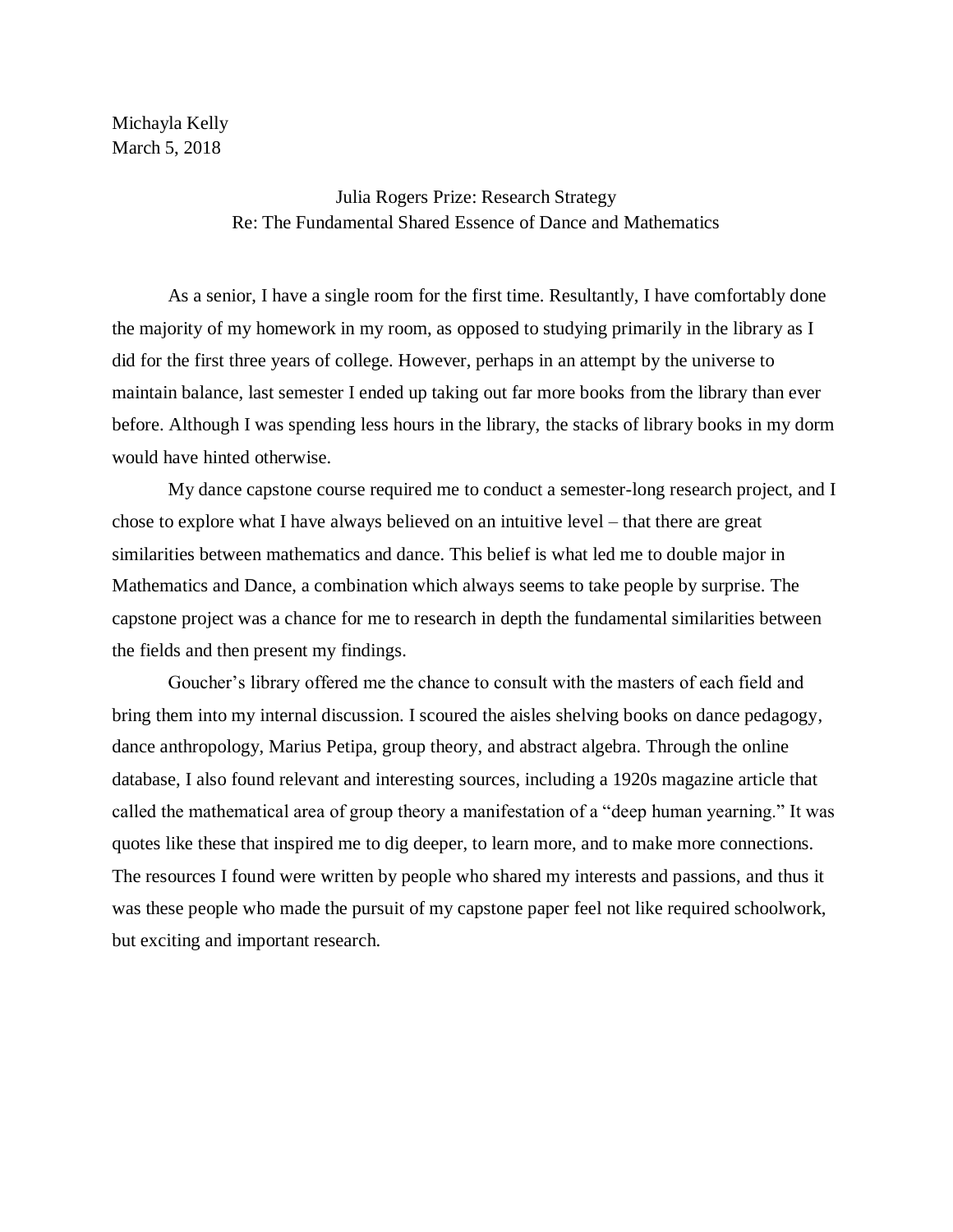The Fundamental Shared Essence of Dance and Mathematics

By Michayla Kelly

Professor Elizabeth Ahearn

Goucher College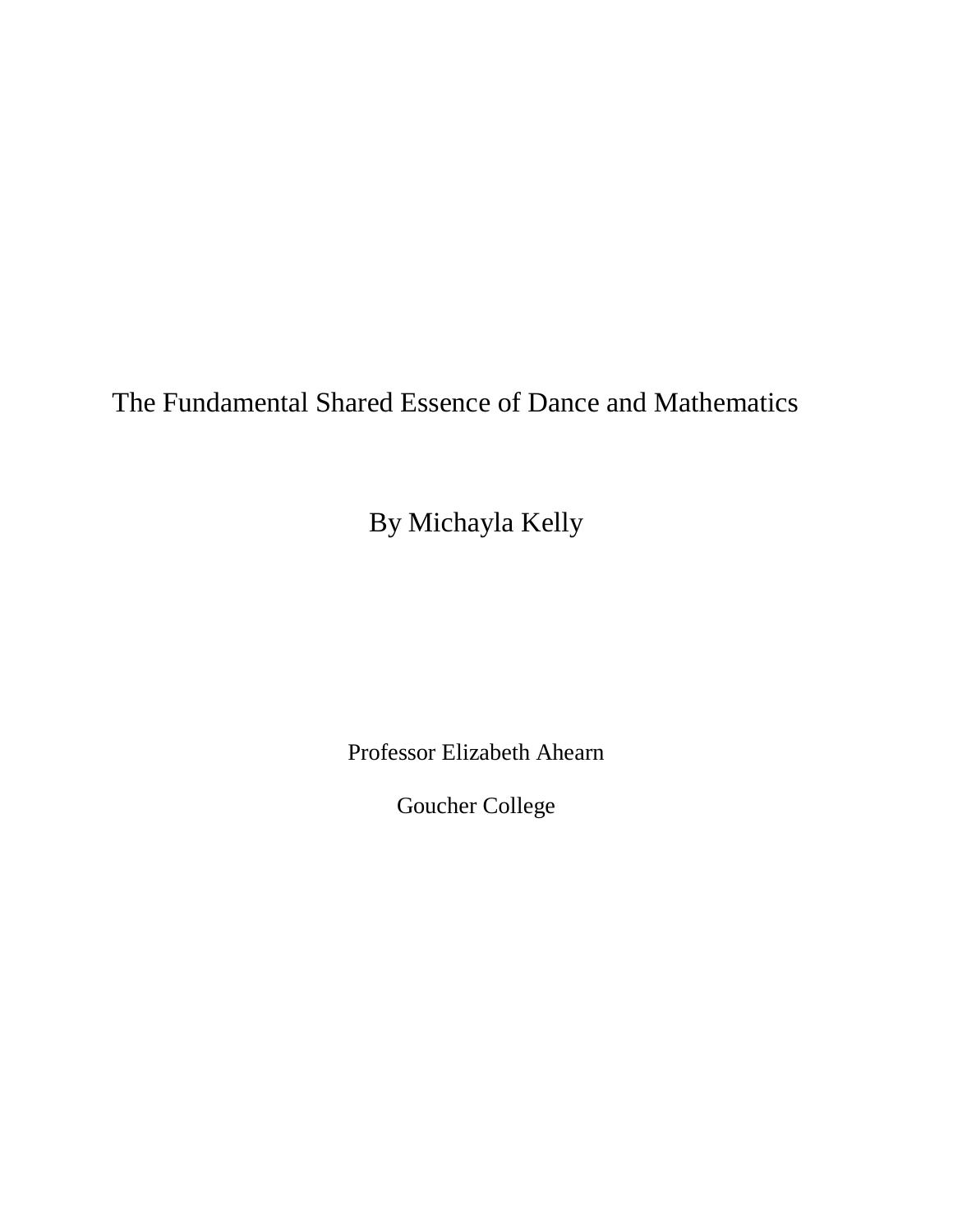#### **Abstract.**

This paper seeks to investigate the intricate, inherent relationship between dance and mathematics. Although perhaps not initially obvious to all, mathematics is apparent in all forms of dance. It manifests in a plethora of ways, such as musicality, geometry of the individual body and of bodies in space, and the repetition and patterning that allow differentiation between styles and movements. This paper will utilize the mathematical area known as group theory to analyze the innate dependence of dance on mathematics, looking at classical ballet as evidence and analyzing the work of Marius Petipa and specifically the Lilac Fairy Variation from the Prologue of *The Sleeping Beauty.* The fact that dance has a mathematical character to it is what has allowed it to build upon itself, to expand within and beyond structure, and to become a successful, ever-interesting field and art form. Mathematics and dance inherently share parallels, and these parallels are telling of an innate human need for both. Upon examination, it becomes evident that dance and mathematics, at their truest cores, have a shared fundamental essence of human nature.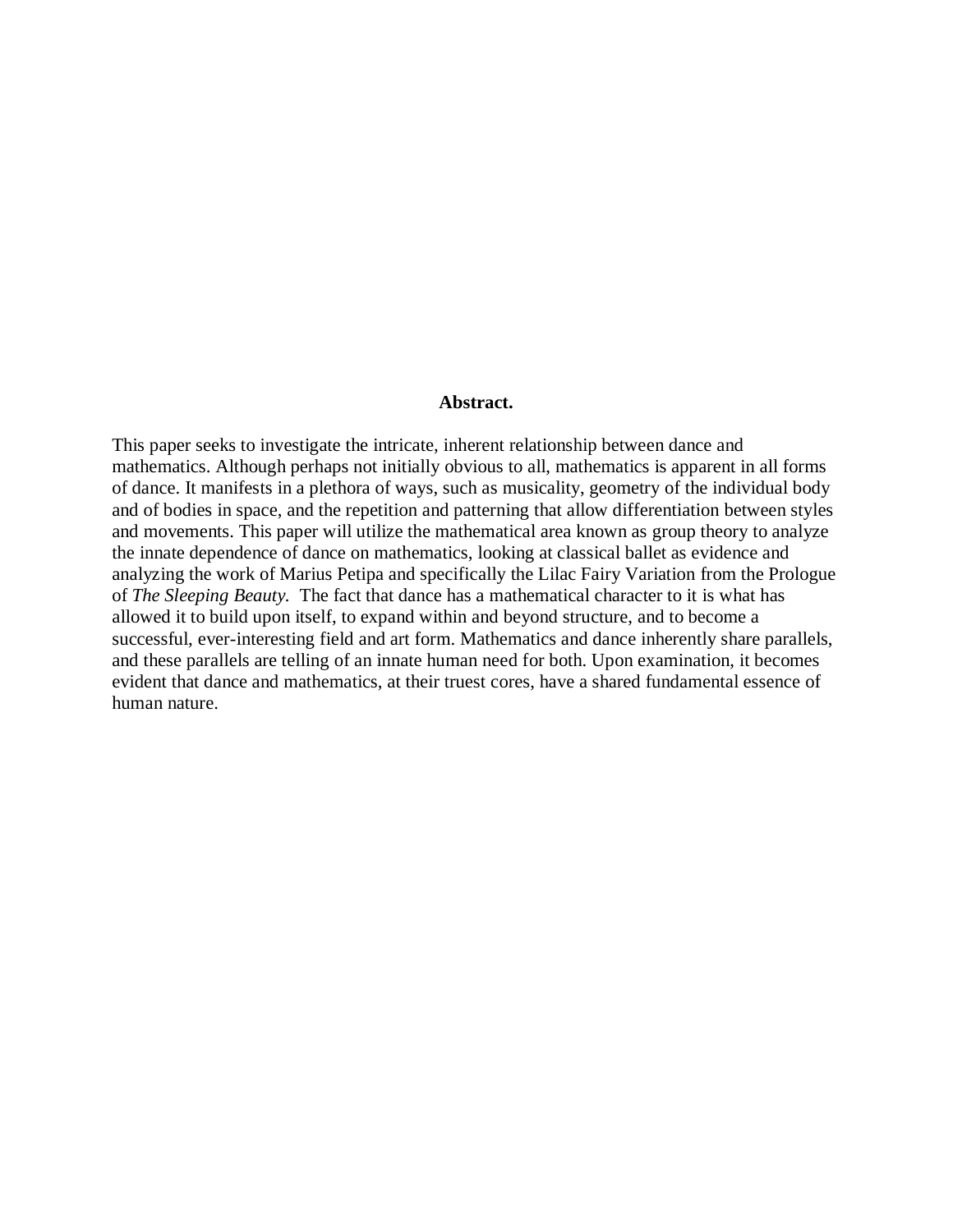# **Table of Contents**

| I.    |  |
|-------|--|
| II.   |  |
| III.  |  |
| IV.   |  |
| V.    |  |
| VI.   |  |
| VII.  |  |
| VIII. |  |
|       |  |
|       |  |
|       |  |
|       |  |
|       |  |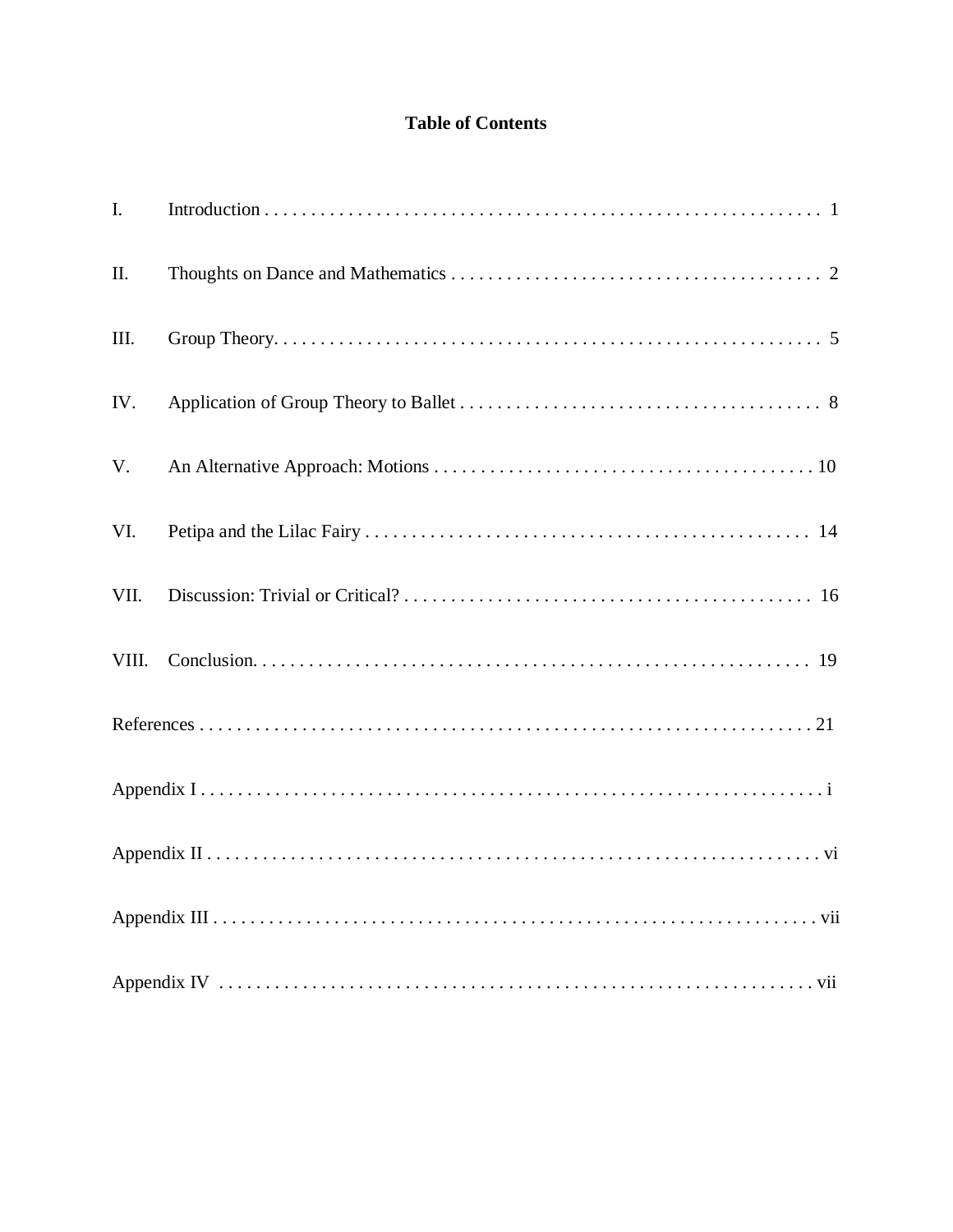## I. INTRODUCTION

Have you ever watched *Barbie in the Nutcracker*? If so, did you notice the ease and grace of Barbie's dancing? Perhaps if you have a trained dance eye you even nodded approvingly, noting the surprising accuracy of Barbie's execution and her technical prowess. What sets Barbie apart from other, less trained animated movers is that she is actually danced by Maria Kowroski, a principal dancer with New York City Ballet. Kowroski's movements were recorded through reflectors and motion capture sensors and then translated into the animation of Barbie. This translation is applied mathematics at work: movement in the three-dimensional space was recorded in two dimensions and then treated with a process which essentially relies on vector normalization, matrix transformations, and linear algebra. Thus, *Barbie in the Nutcracker* is brought to audiences through the cooperation of dance and mathematics.

*Barbie in the Nutcracker* represents one example of how dance and applied mathematics can be brought together to create a desired product, for it is applied mathematics that allow for motion capture imaging animation. Furthermore, it is the mathematical thinking inside the codified dance form of ballet that allows Maria Kowroski to learn and then execute her movements so precisely that the animated Barbie's dancing is understood universally by those with knowledge of ballet technique. Thus, this example shows the partnership of dance and mathematics in several ways, and while in this example dance and mathematics were deliberately brought together, the two fields can be considered comparable even in settings where they seem most discrete.

Mathematics manifests itself in dance in many ways, and likewise, dance manifests in mathematics. The intersection between the two is not limited to simplistic mathematical concepts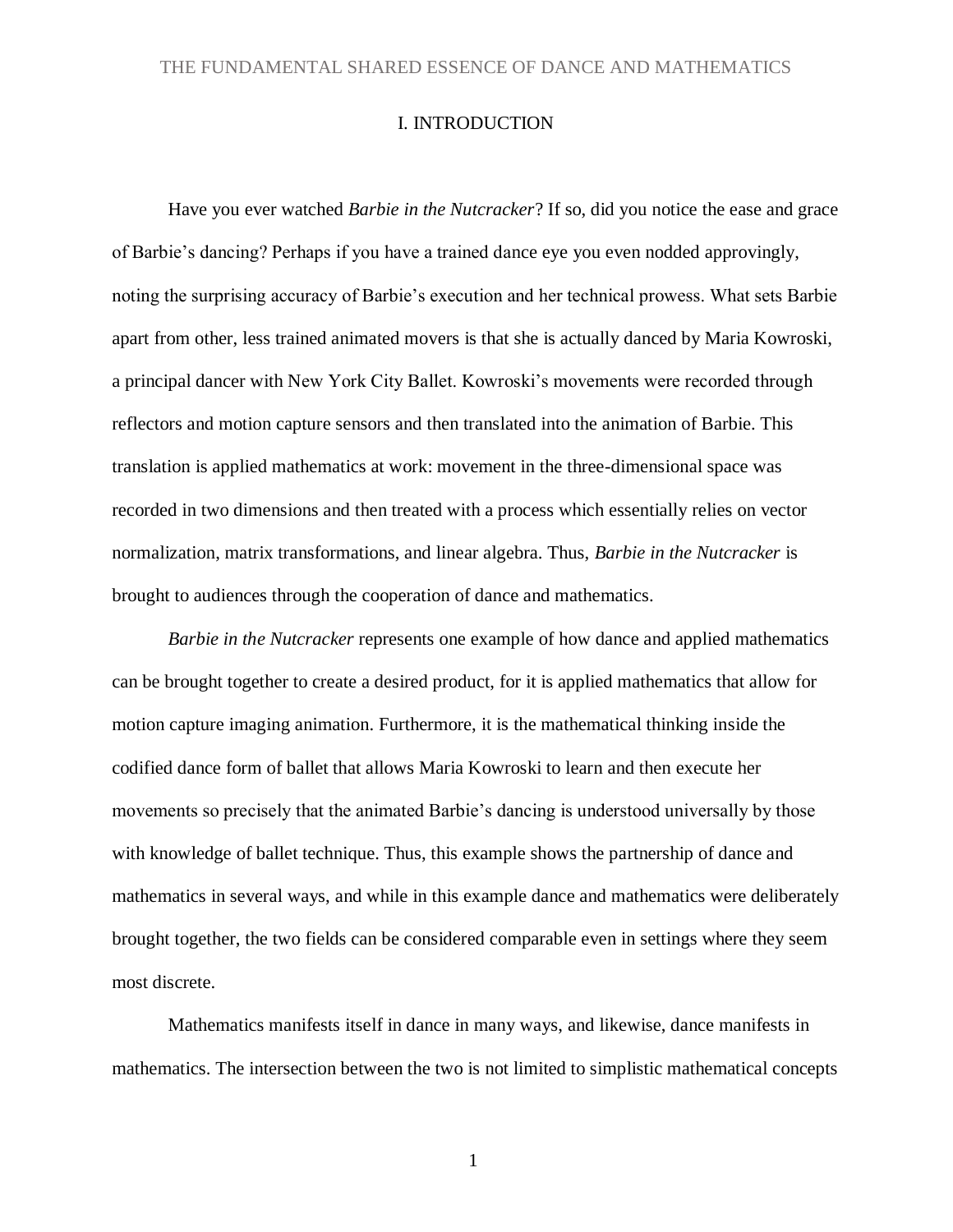like counting, but can also be explored using the lens of abstract mathematics. Specifically in researching the intersection of the mathematical area known as group theory and the form of dance classified as ballet, the assumed distinction between mathematics and dance dissipates and the parallels become evident. Furthermore, these parallels are not arbitrary. In fact, they are telling of a deep human yearning to find order, beauty, and expression of the world. Both mathematics and dance help fulfill this need, and thus at their truest cores they have a shared essence.

### II. THOUGHTS ON DANCE AND MATHEMATICS

The pairing of dance and mathematics may seem rather unprecedented to some. Indeed, the two subjects appear quite different; one is studied with the whole body and the other with a narrow focus of the mind, one is performed on stage and the other on a desk. However, a perceived disparity between math and dance could be because most people have never been explicitly asked to think about the relationship between math and dance. To get a basis for what people could see as commonality between mathematics and dance, I conducted a brief survey.

The survey was conducted online, and participation was both anonymous and optional. All participants were selected because they had focused their liberal arts studies on mathematics and/or dance, thus assuring they had interest and some expertise in at least one subject relating to the survey. Potential participants were contacted on social media either directly or through a group identifying them as qualified (i.e. as a student of dance). 24 people chose to participate, all of whom were between the ages of 18 and 24 and were either current students or recent graduates (within the last one or two years) of Goucher College, a liberal arts school in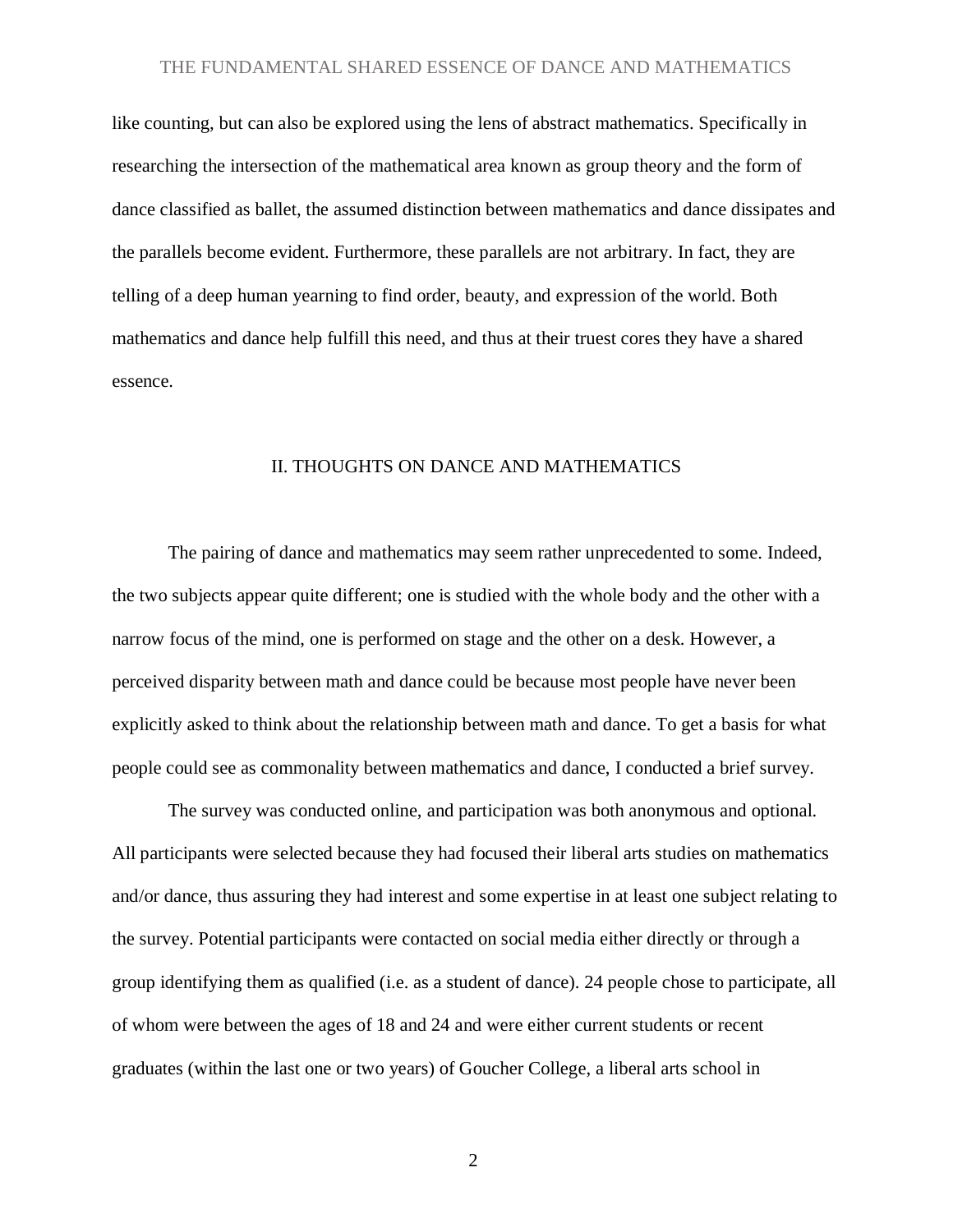Baltimore, MD. The complete survey results, as well as the numerical analysis and conclusion can be found in Appendices I and II.

Each of the 24 respondents identified either as a math major or a dancer (of the dancers, 82% were dance majors), with none identifying as both a dancer and a math major. 17 of the respondents were dancers, representing 71% of the population surveyed. Within these respondents, there was a range in wariness to math. Asked to qualitatively describe their relationship to math, 6 respondents used the words "love" or "like," 5 used the words "hate, "dislike," or "dread," and the other 6 fell somewhere around neutral. Despite this variation, when asked to answer in their own words how and if they had thought about mathematics applying to their practice of dance, only two dancers said they had not thought about it (both sophomores). Every other dancer could easily think of ways in which math applied to dance, signifying that the idea of the two subjects' intersection was not new to them.

All respondents were asked to list any commonalities they saw between mathematics and dance, and there were many common themes through the responses. The most common point brought up was geometry, with 50% of the respondents using the words "geometry," "angles," "shape," or "line." Dance was thought of by respondents as mathematical in its reliance on shape and form, as one person said, "creating geometrical shapes through movements and formations" (Respondent 7).

The second common point seen as intersection between dance and mathematics was musicality, with 42% of all respondents using the word "music," "rhythm," or "counting" (as of music). Interestingly, this was brought up by more than half of the dancers (53%), but only one of the math majors (14%). That music is interpreted as a mathematical element of dance, especially by dancers, is not surprising, since music is referenced using mathematical language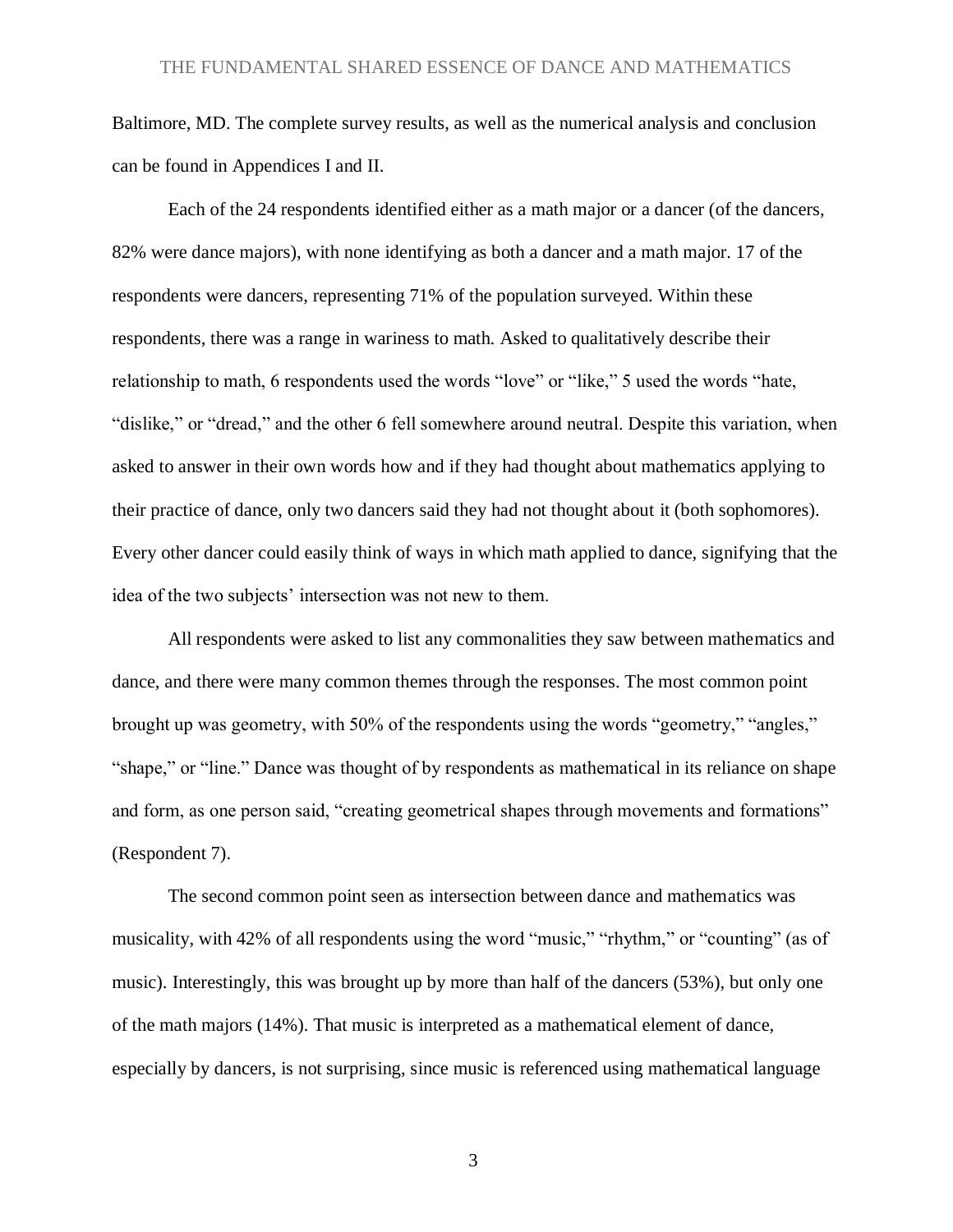$($ "3/4," " $6/8$ "), and it is counted ("5, 6, 7, 8"). One respondent wrote, "I think about math in relation to dance when it comes to music. I usually don't count while dancing but as a performer it's necessary so I've had to train myself to be more attuned to counting pieces, and staying within the choreographed rhythms of the dance" (Respondent 3).

The third most frequent commonality was patterns; 42% of all respondents explicitly used the word "pattern" in speaking of things math and dance share. They referenced spatial patterns, formations of dancers, and patterns used within choreography. Indeed, both math and dance are woven through with patterning, large and small, deliberate and innate.

Respondents also saw commonality in the process of learning and practicing the two fields. The terms "problem solving," "hard work," "discipline," or "training" were used by 38% of all respondents, showing a general respect for the work required in practicing each field and an understanding that in both critical thinking is required. One respondent wrote of "hard work, memorizing, step-by-step learning, and theories" (Respondent 6), helping to summarize that learning either of the subject requires similar application of the mind,

Finally, several respondents indicated that they found both math and dance to be art or to be beautiful. One person, a math major, wrote, "both include technique and style, and if practiced long enough can produce very beautiful things" (Respondent 20). From this wide range of the parallels that mathematics and dance students could find with minimum effort, it is clear that there is a definitive relationship between the fields. In applying the mind to the work of seeing the many and sundry commonalities between math and dance, one gains greater insight not only into this relationship, but into the fundamental essences of each subject.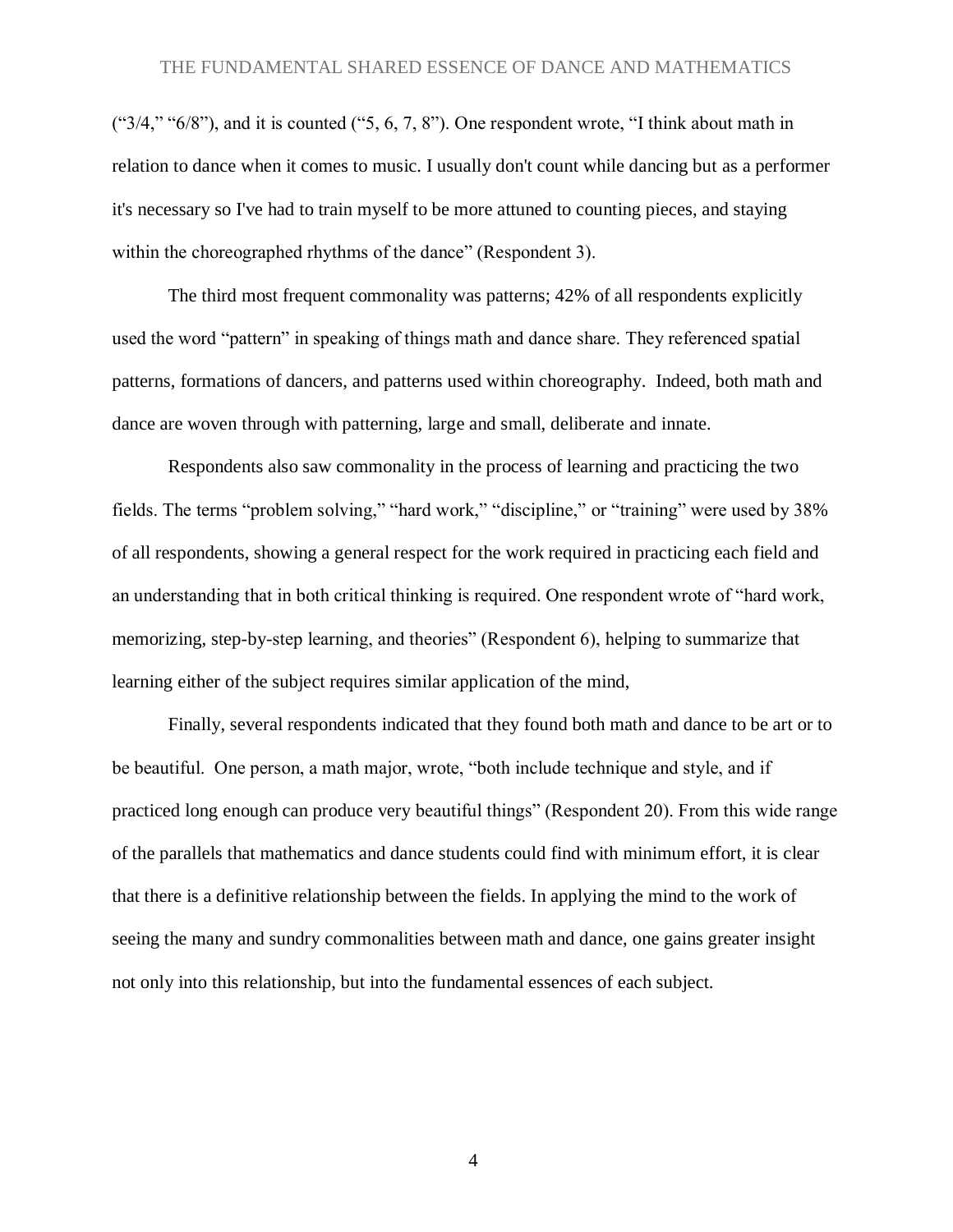# III. GROUP THEORY

To go deeper into the relationship, it becomes of interest to examine conceptual commonalities between math and dance on a more abstract level. While the plethora of ways the students from the survey could connect math and dance shows that there is a distinct relationship, these connections tended be on the superficial side, rather than getting at the depths of why the two subjects exist and how they function. What commonalities are there on this level? To discuss, I will start by giving the reader a working knowledge of group theory, an area of mathematics found within abstract algebra.

The mathematical area known as group theory arose around the 1770s, with significant developments in the 19<sup>th</sup> century. At the time, mathematics was becoming increasingly concerned with abstraction and axiomatic models (that is to say, models which were absolute, unquestionable). In the 1986 *Math Magazine* article "The Evolution of Group Theory: A Brief Survey," Israel Kleiner credits four major mathematical sources with the evolution of group theory: classical algebra, number theory, geometry, and analysis (Kleiner, 1986, p. 196). From all of these established corners of mathematics, concepts were drawn together as mathematicians made new discoveries. Thus, familiar principles from other fields of mathematics transfer into group theory.

Group theory is the study of algebraic structures called groups. Most mathematical studies are built upon pre-established definitions and proven concepts, making explicit definitions important. Accordingly, groups are defined explicitly. A mathematical definition can be found in Appendix III for the interested reader.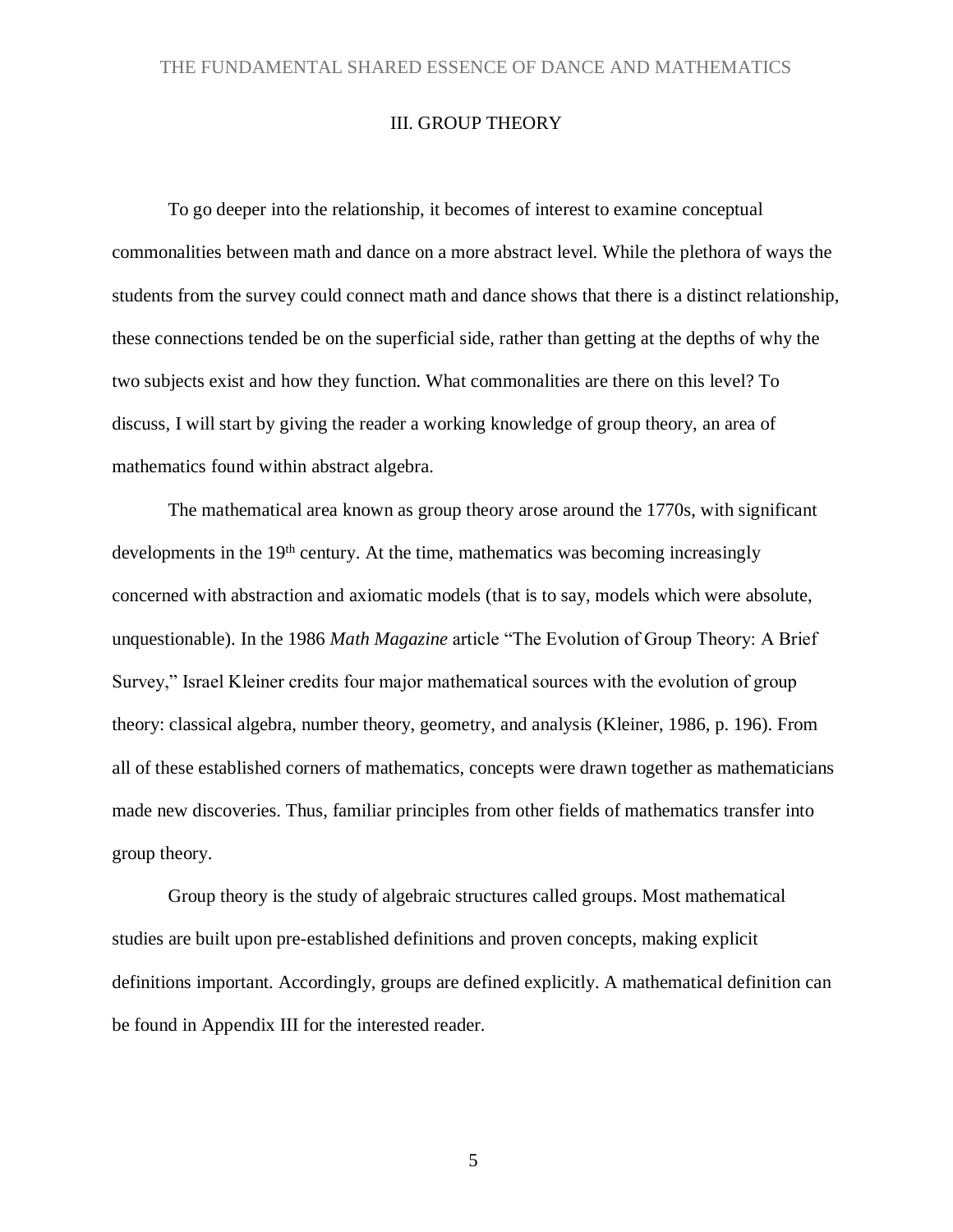To illustrate the definition of a mathematical group (presented in layman's terms), I will utilize the example of a clock. The twelve hours of an analog clock, with the operator addition, form a mathematical group, and this is a group which most people work with constantly and proficiently. For our purposes, we will call the twelfth hour "0" rather than "12" (similar to military time, where the midnight hour is referred to as "00").

A group takes a defined set of elements. This set can be finite or infinite; either way, the elements of the set must be clearly identified. In the clock example, the set contains a finite number of elements (twelve): {0, 1, 2, 3, 4, 5, 6, 7, 8, 9, 10, 11}.

A group also takes an operator to act on the elements, transforming them in some way. In a group, closure under the operator is critical. This means that when elements of the set are acted upon by the operator, the resulting element is one which already exists in the set. No new elements can be created. They can be combined in different ways, using the given operator, but the resulting elements will always be one from the original set.

In the clock example, the operator is addition. Any of the twelve hours can be added together, and the result will still be an hour from the original set. For example, 2 o'clock plus 8 hours results in 10 o'clock. 11 o'clock plus 5 hours plus 2 more hours results in 6 o'clock. Adding any number of hours to any starting hour will always leave you at one of the hours in the set {0, 1, 2, 3, 4, 5, 6, 7, 8, 9, 10, 11}. Thus, the clock group demonstrates closure under addition.

There are three formal properties which must be satisfied for a set of elements and an operator, also known as a binary system, to together form an algebraic group. The first is associativity, which says that adding or moving parentheses (changing the order in which the operator is applied) will not alter the end result. To demonstrate with the example, consider taking 5 o'clock and adding first two hours, then one hour. There are three ways to group this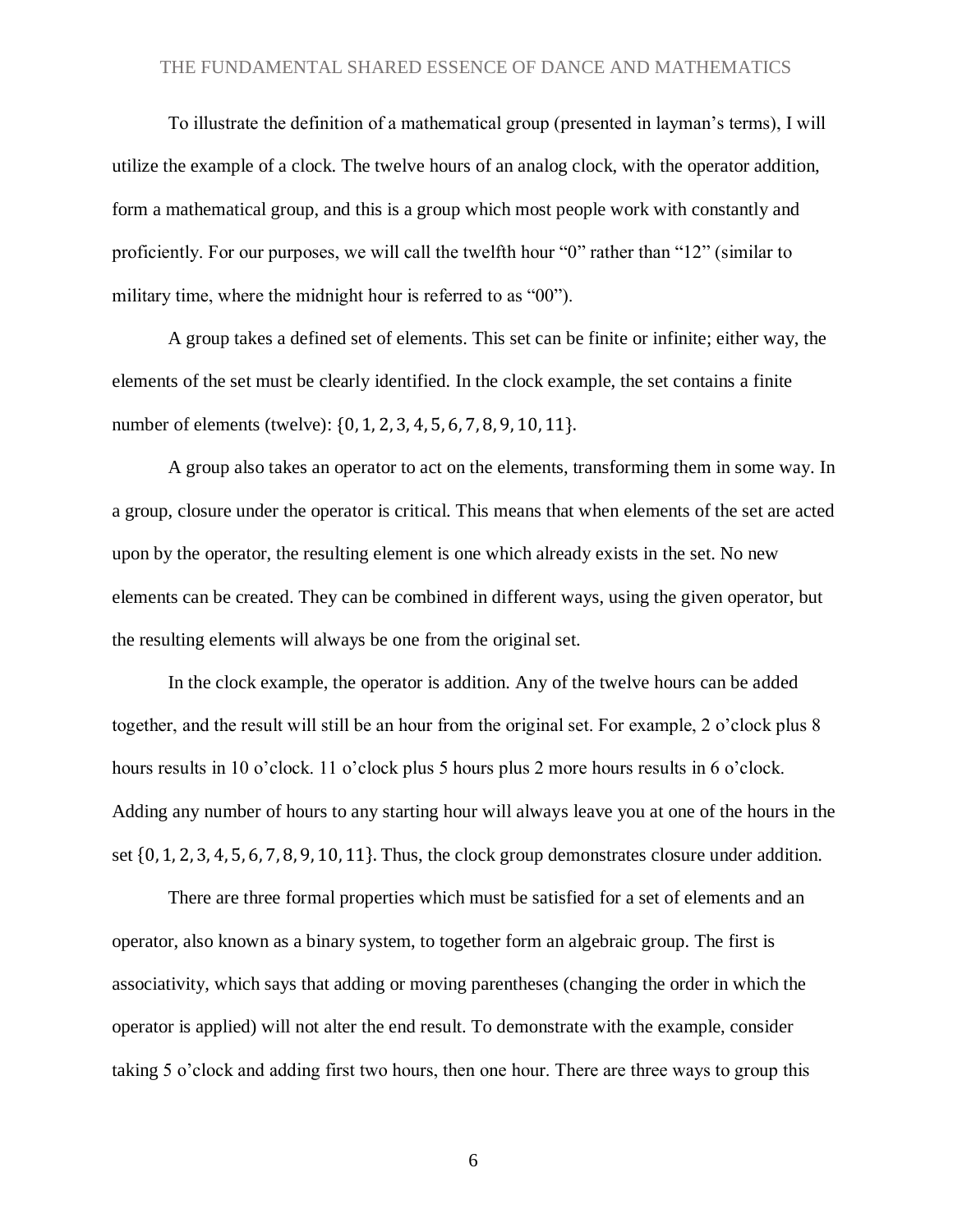equation with parentheses:  $(5 + 2 + 1)$ ,  $(5 + 2) + 1$ , and  $5 + (2 + 1)$ . Since all three equations equal 8, this property is satisfied.

The second property is that in the set there must be an identity element. The essence of an identity element is that when the operator is used to combine it with another element, the other element returns unchanged. In the clock example, the identity element is 0, because adding 0 to any hour will not change the hour.  $11 + 0 = 11$ ,  $0 + 4 = 4$ ,  $2 + 1 + 0 = 2 + 1 = 3$ , etc.. Here it is evident why 0 works congruently to 12: going around the clock one complete circle, or 12 hours, also does not change the hour.

The third, and final property is that every element must have a pair in the set such that when the two are combined under the operator, the identity element results. These pairs are called inverses, and an element can be its own inverse. In the example of clock addition, the inverse pairs are as follows: (0,0), (1,11), (2,10), (3,9), (4,8), (5,7). and (6,6). These paired hours, added together, each return the clock to hour 0.

This concludes a working definition for the algebraic structure of a group, as well as an example of a group which appears in everyday life. This definition is the premise of a whole field of discrete mathematics; it enables further explorations and applications in abstract algebra. The biggest takeaway, for the purposes of this paper, should be the basic concept of a group: a specified set of elements can be considered and from them, individual elements combined in some way to make a new element, which is already part of the set.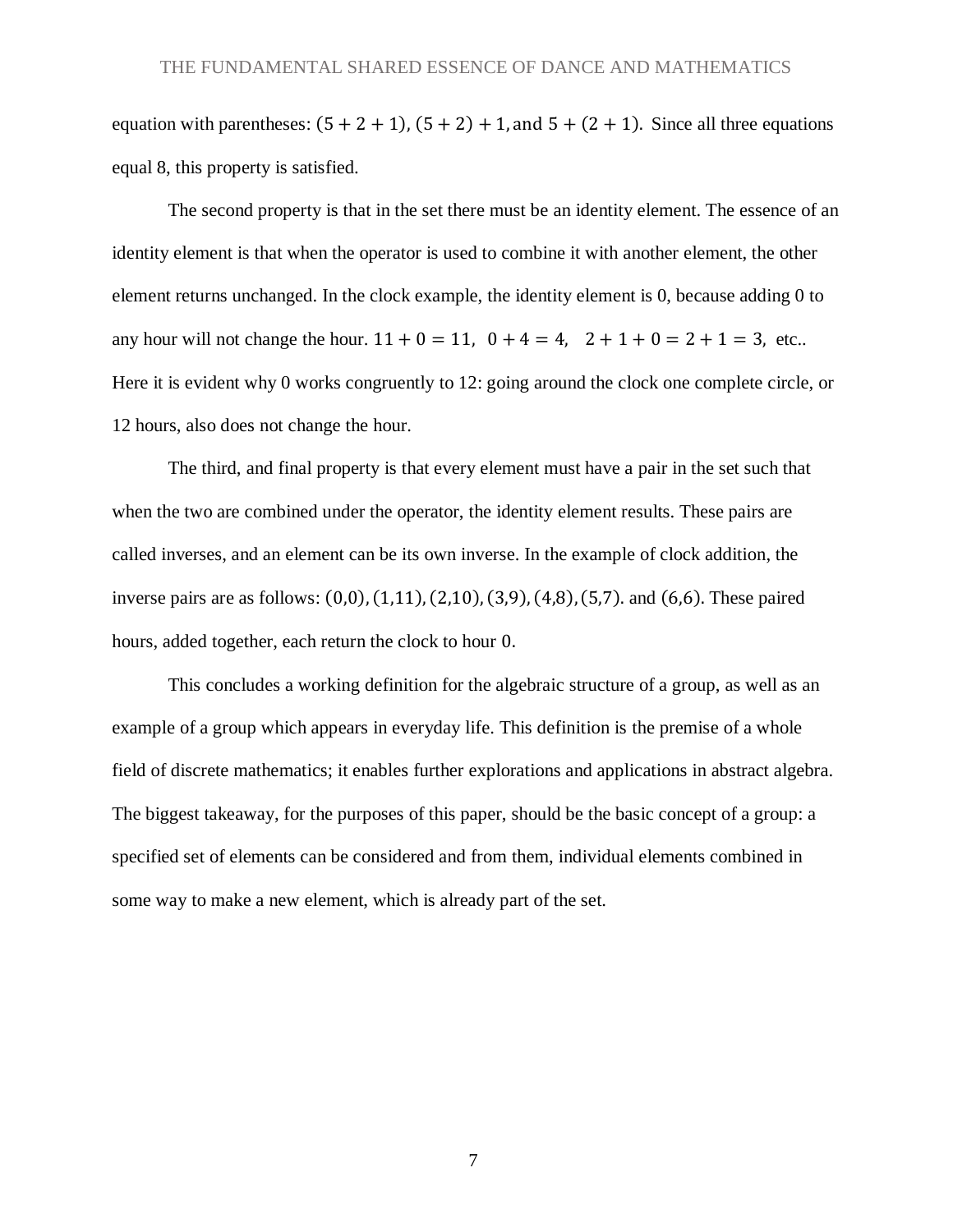## IV. APPLICATION OF GROUP THEORY TO BALLET

Can this concept be translated into dance? Yes, most definitely, and in fact, its principles can already be found in existing forms of dance. In applying the concept to dance, it will be clearest to choose a form of dance which has been explicitly defined. Since ballet is highly codified and spans a wide body of work, it lends itself to this study. Other forms of dance could also be considered, but doing so would arguably require a higher degree of abstraction. Thus, I proceed with the argument that ballet vocabulary forms an algebraic group.

To apply group theory, we must first consider if ballet is based on a set. Luckily for the purposes of this discussion, ballet is highly codified. Its vocabulary has a number of origins and contributors. Arising from the French and Italian courts, ballet began to take its current form during the nineteenth century. Ballet technique was significantly furthered by teachers including Agrippina Vaganova, Enrico Cecchetti, and August Bournonville. Its steps are referred to in French, which is, as Vaganova says, "similar to the use of Latin in medicine and English in sports (Vaganova, 1969, p. 3). In part because of this universality of language, ballet class is quite similar around the world.

To obtain the greatest degree of clarity and simplicity in arguing that ballet forms an algebraic group, I will break ballet vocabulary down into the simple, basic positioning of body parts. To elaborate, there are clear positions of the feet: first, second, third, fourth, fifth, and sixth positions, as well as pointed, flexed, and forced arch. The knees can plié, grand plié, or stretch, either together or in isolation. The legs can extend devant, derrière, or à la seconde, they can be à terre or en l'air, and they can be internally or externally rotated. The arms have their own positions: bras bas, first, second, third, fourth, fifth, allongé. The head can turn as allowed by the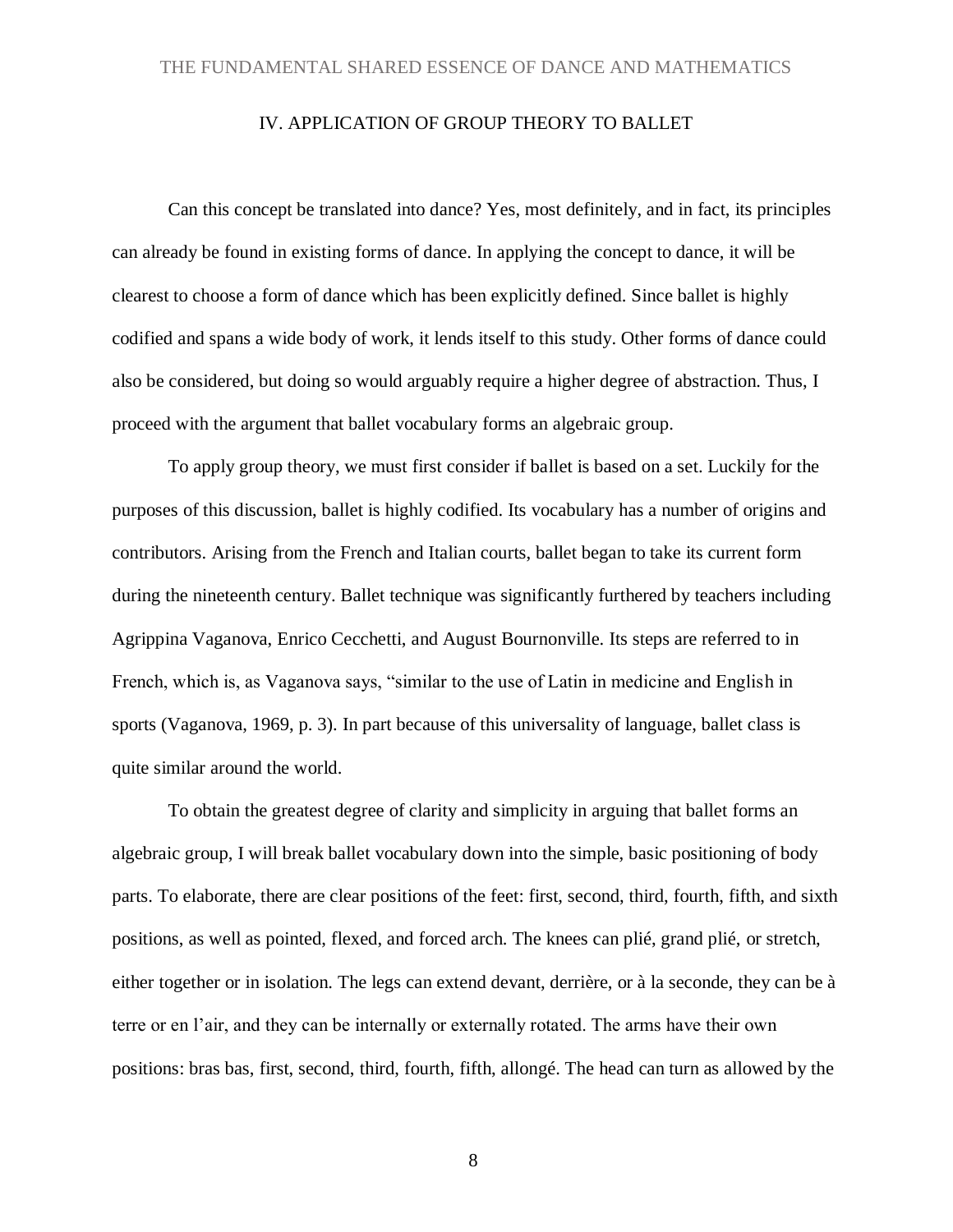neck joint, and the torso can go forward, back, or side to side. These basic capabilities of the human body, when combined with one another, with forces, and with positioning in the room, account for the entirety of classical ballet vocabulary. Thus, they can be taken as the distinct, defined elements which form the set that is the basis for all of ballet.

The next concept to look for is closure under an operator. The operator can loosely be defined as addition; it just needs to take the union of elements. What does this set look like under addition? For a demonstrative example, consider adding together external rotation of the legs, one leg standing in relevé and one bent with a pointed foot touching the opposite knee, and arms in first position. This describes a passé position, which in combination with a rotation of the head and the force taken from arriving at that position, becomes a pirouette. Every step, movement, and combination in ballet can be broken down into a union of the before identified elements that are the basis for ballet. They are put into different combinations and done in different ways, but the result still falls under the umbrella of ballet vocabulary.

For this set and operator to together form a group, the three properties must hold as true. Satisfying the associative property, it is true that in ballet, changing the way one thinks about a combination will not alter the essence of the combination. For the identity element, there is stillness; adding stillness to a position will not change it. Third to consider is the existence of inverses, which is something that ballet is actually quite concerned about. Ballet is full of pairs and inverses. Movements are done en dehors and en dedans, en avant and en arrière, to the left and to the right. Every up is accompanied by a down (imagine jumps), and overall as the laws of physics demand, every action comes with an equal and opposition reaction. Thus, every element has an inverse which brings the dancing body back towards its neutral state of stillness.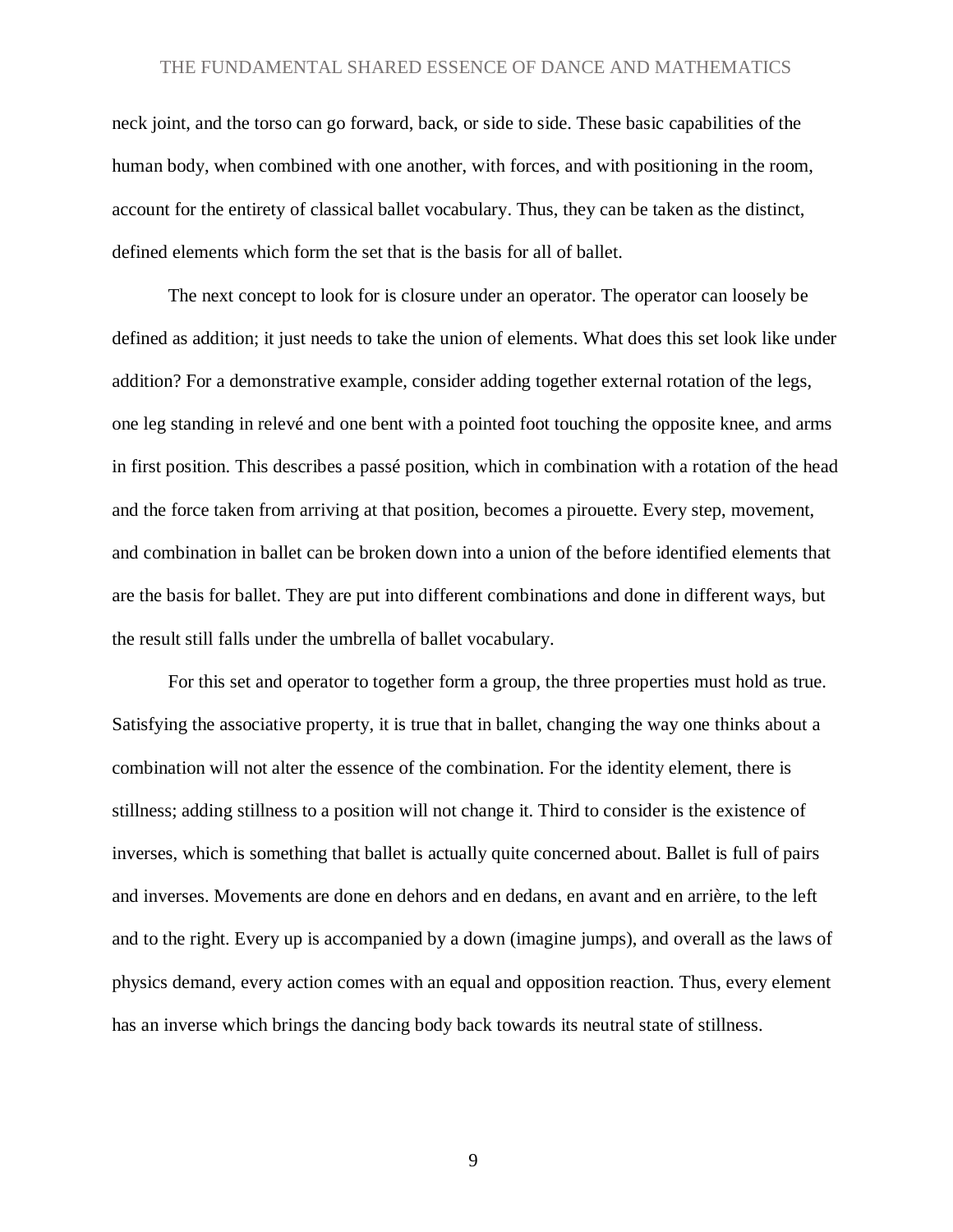Therefore, ballet vocabulary forms an algebraic group. Its vocabulary has a structure comparable to that of the hours of a clock or any other algebraic group. This gives explanation for the basic truth that ballet steps can be combined in different orders to create combinations and choreographies, which are still ballet. In other words, mathematical closure holds, and ballet is a structured group, a world of its own.

#### V. AN ALTERNATIVE APPROACH: MOTIONS

Thus far, the discussion has considered the elements of a set as stable, fixed position, and this concept translates to ballet as the elements being static positions of the body. (Of course, a living body is never truly static, and a dancer rarely aims to be static unless per request of a choreographer.) However, this is not the only way to think of elements. Another method that group theorists use, which gives insight into why ballet forms a group so effectively, is looking at elements of a set as motions.

To illustrate this, I will use the example of the cyclic group  $S_3$ , which can be thought of as the labelings of an equilateral triangle. This group has 6 elements. The first way to think of these elements is as the 6 ways to label the vertices of the same equilateral triangle. They are as follows:



These images represent every possible way to label the vertices of the triangle using the unique indicators ABC each once. Thus, they are the possible positions of the same triangle, as if it was a puzzle piece fitting into a designated negative space. However, there is another way that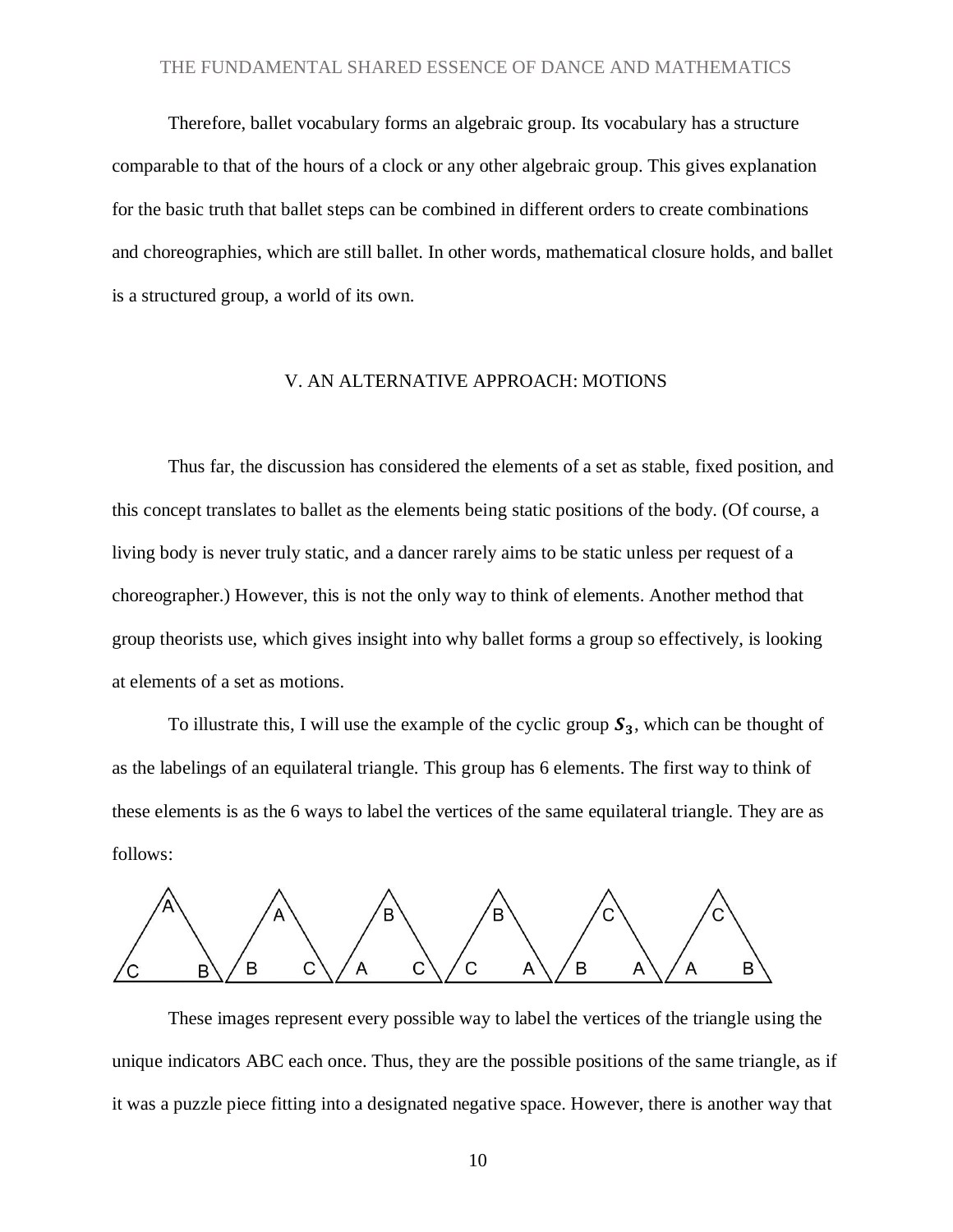this same group could be considered: as rigid motions. A rigid motion is considered to be a motion that returns the shape to its original form. In other words, when the motion is done to the triangle, the resulting triangle appears the exact same. So in the images below, (a) is a rigid motion, while (b) is not.



There are 6 possible rigid motions of an equilateral triangle, shown in the diagrams below: rotation  $120^{\circ}$  counterclockwise (1), rotation  $240^{\circ}$  counterclockwise (2), rotation  $360^{\circ}$ counterclockwise (3), flip over the top vertex (4), flip over the top vertex and rotation  $120^{\circ}$ counterclockwise  $(5)$ , and flip over the first vertex and rotation  $240^{\circ}$  counterclockwise  $(6)$ . Are you thinking, "What about rotating clockwise?" Rotating clockwise  $x^{\circ}$  will give the same result as rotating counter-clockwise by  $(360 - x)$ °, so that motion is not unique – the two phrases mean the same thing. The six rigid motions can go by other names, but together they give the complete set of possibilities.









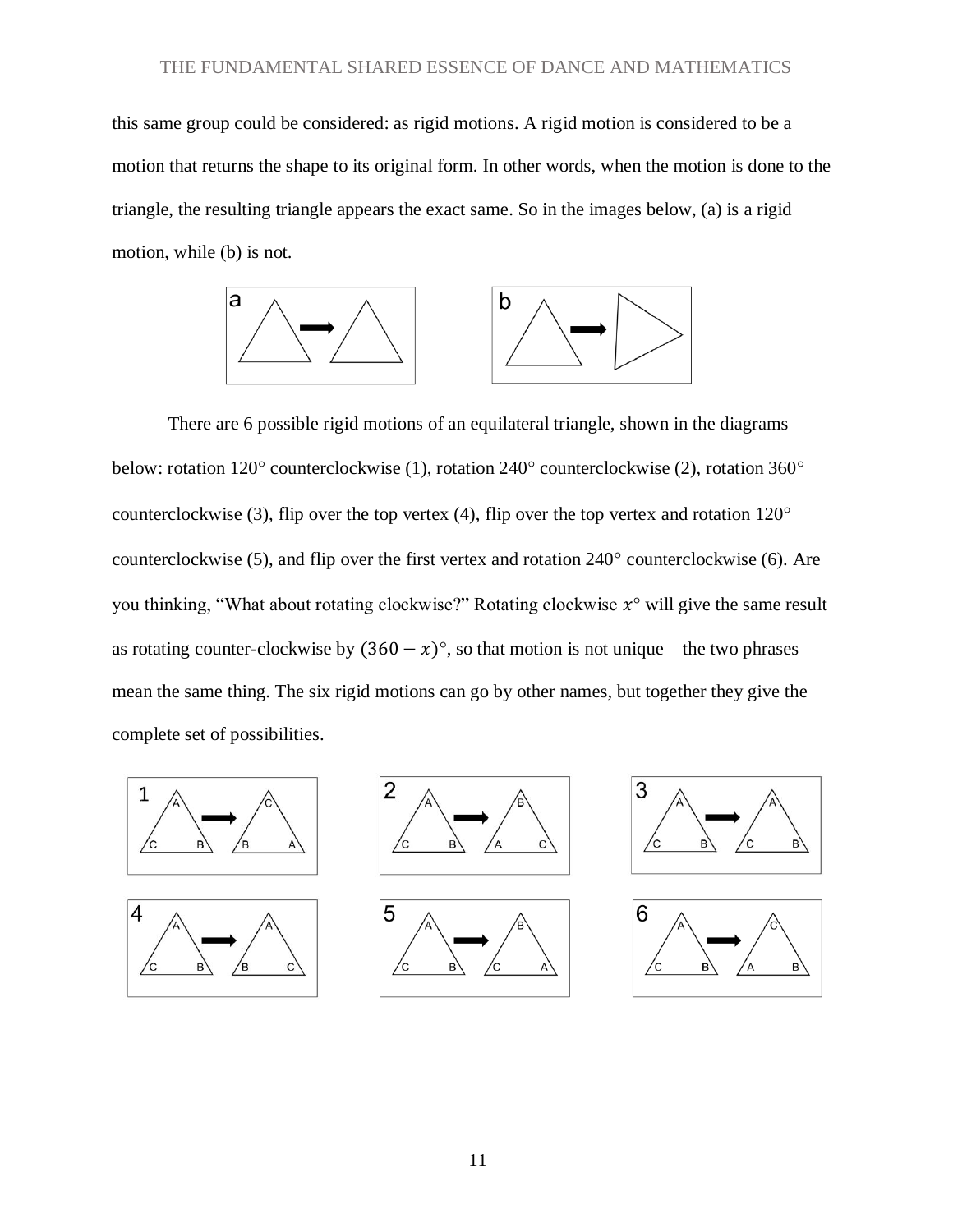In this way, movement manifests in mathematics and specifically in group theory.

Thinking of elements as movements gives a different perspective on how ballet forms a group; with this mindset, the building blocks become larger.

Proceeding with this thought, the set of elements that form the basis for the group of ballet vocabulary could be considered as steps, rather than positions of individual body parts. For example, one could take glissade, jeté, pas de chat, and pas de bourrée to be some of the distinct, discrete elements of ballet. Their sum creates a petite allegro combination, a little piece of choreography, which is still in the realm of ballet.

Motions can also be combined to create more intricate steps. For example, a jeté battu is the combination of a simple jeté and a beating of the legs. A fouette turn is the sum of a développé devant, a ronde de jomb to à la seconde, a battu, and a turn. The larger, more complex motions can be broken down into smaller movements. In other words, the larger elements are built through the addition of the simpler movements, which are built through the addition of the basic principles of the body positions. Thus, the elements of ballet vocabulary build on themselves.

This makes the learning and practice of ballet methodical and logical. Students are first taught the principles, like positions of the feet and arms, how to turn out their legs, and how to point their feet. Then they learn to execute the simple movements correctly, and then they proceed to learn more and more complex vocabulary. As Karel Shook writes in his book *Elements of Classical Ballet Technique as Practiced in the School of the Dance Theatre of Harlem,* "Careful adherence to the elementary principles of classical ballet is mandatory because they form the foundation upon which this discipline is built" (Shook, 1977, p. 38). Success in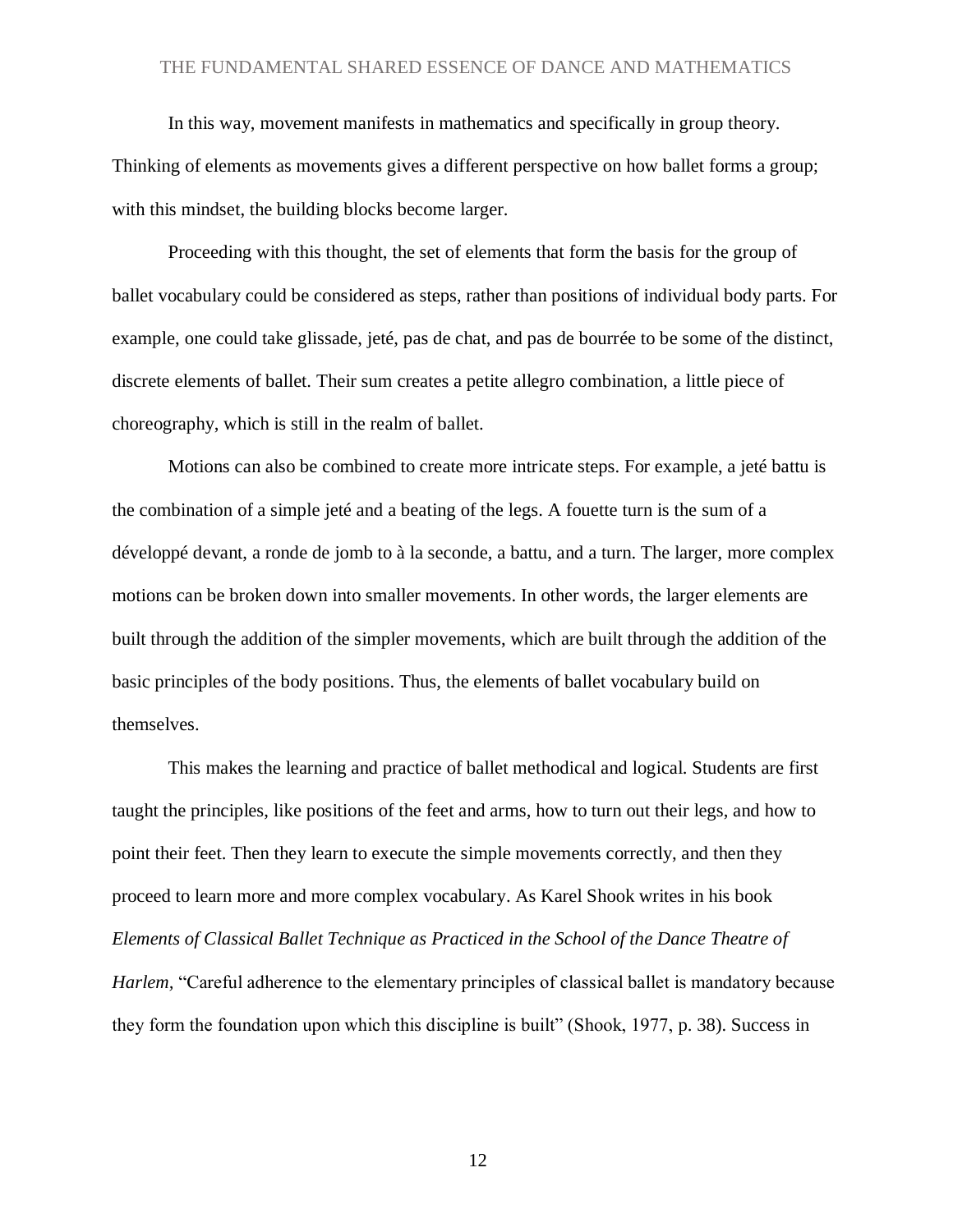understanding and executing the elementary principles of ballet is critical in order for a dancer to progress.

This logical structure also applies to individual classes of ballet. Ballet classes are structured to methodically activate and warm up the muscles. They begin with barre exercises such as pliés and tendus and then end with large, complex movements like jumps that are built off of pliés, tendus, and the other earlier-accessed building blocks. Summarizing this idea, the ballet master Agrippina Vaganova writes in her *Basic Principles of Classical Ballet*, "The study of any pas in classical ballet is approached gradually from its rough, schematic form to the expressive dance. The same gradation exists also in the mastering of the whole art of the dance, from its first steps to the finished dance on the stage" (Vaganova, 1969*,* p. 11).

Because closure applies to ballet as a group, no matter which elements, which little pieces of ballet, are put together, the result will still be ballet. As you cannot add two numbers to get a color, you likewise cannot do two ballet steps consecutively and argue that together they are not ballet (although you can certainly argue how good the execution is or the validity of the choices). The closure of ballet vocabulary creates a huge number of possibilities for the makers of balletic dances. Since there are so many steps, there is a huge number of ways to combine them, especially when the choreographer adds musicality, phrasing, and dynamics.

This has allowed for ballet as a field to grow. Each new choreographer uses the basic group elements to make a new work, which is then added to the collection of what ballet is. Choreographers from the nineteenth and twentieth centuries like Arthur St. Leon and Michel Fokine used the same base of vocabulary as current choreographers like Alexei Ratmansky and Justin Peck. Yet, because they used the elements in such different ways, their works are quite different and are representative of their different time periods. Ballet has thus evolved into the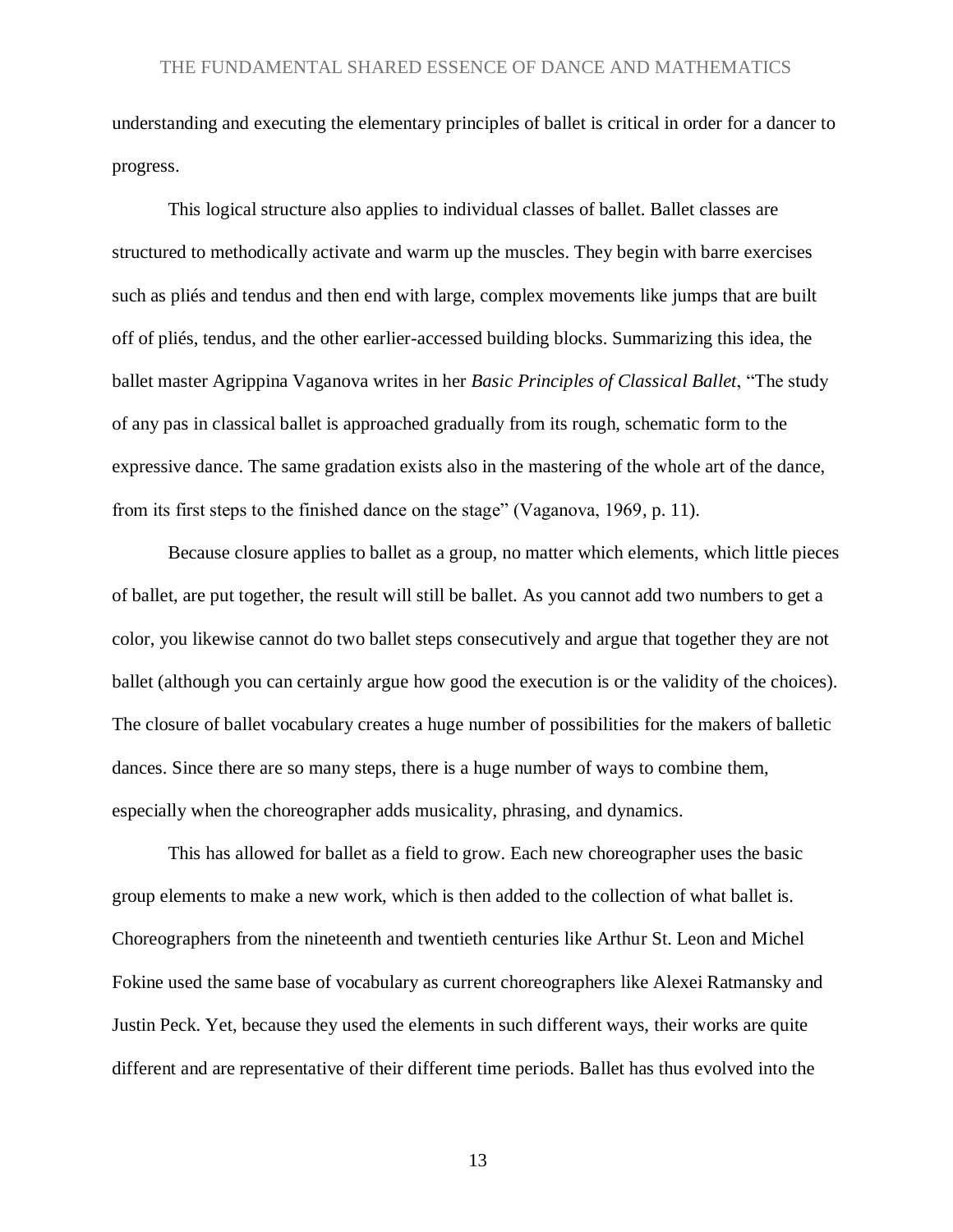contemporary work it includes today. Further, because steps are clearly defined, dancers are able to understand new choreography as a union of familiar pieces, perhaps with unconventional elements added. Audience members, too, are able to understand the dancing they see as either a reference to something that has been done before or something that intends to innovate or break new ground. Thus, the closure of ballet gives it a definitive structure, but within that structure is infinite freedom for dancers and choreographers to explore.

### VI. PETIPA AND THE LILAC FAIRY

The concept of group theory can be applied to ballet not only as a wide-reaching vocabulary, but also on a smaller scale. Useful examples for exploring this are Marius Petipa, a critical figure in the shaping of classical ballet, and the Lilac Fairy Variation in the Prologue of *The Sleeping Beauty*, one of Petipa's most successful ballets.

Marius Petipa was a Frenchman, born in 1818 to a father who was a dancer. In his early life, he moved throughout Europe with his family, and as an adult he settled in Russia, signing a contract with the St. Petersburg Imperial Theatre in 1847. There, Petipa became Ballet Master, and produced over sixty full-length ballets in his nearly fifty-year tenure (Moore 1958). Among Petipa's most well-known ballets are *The Nutcracker*, *The Sleeping Beauty, Swan Lake, Don Quixote, La Bayadere, Cinderella, and Ramonda*. These ballets are each still performed today; they represent a large portion of what the ballet field considers to be classical ballets.

Petipa's success is evidenced by the plethora of work he created that is still referenced today. As Lillian Moore writes in the introduction to her compilation of Petipa's memoirs, "Marius Petipa was a great choreographer, and more than a choreographer. As virtual dictator of the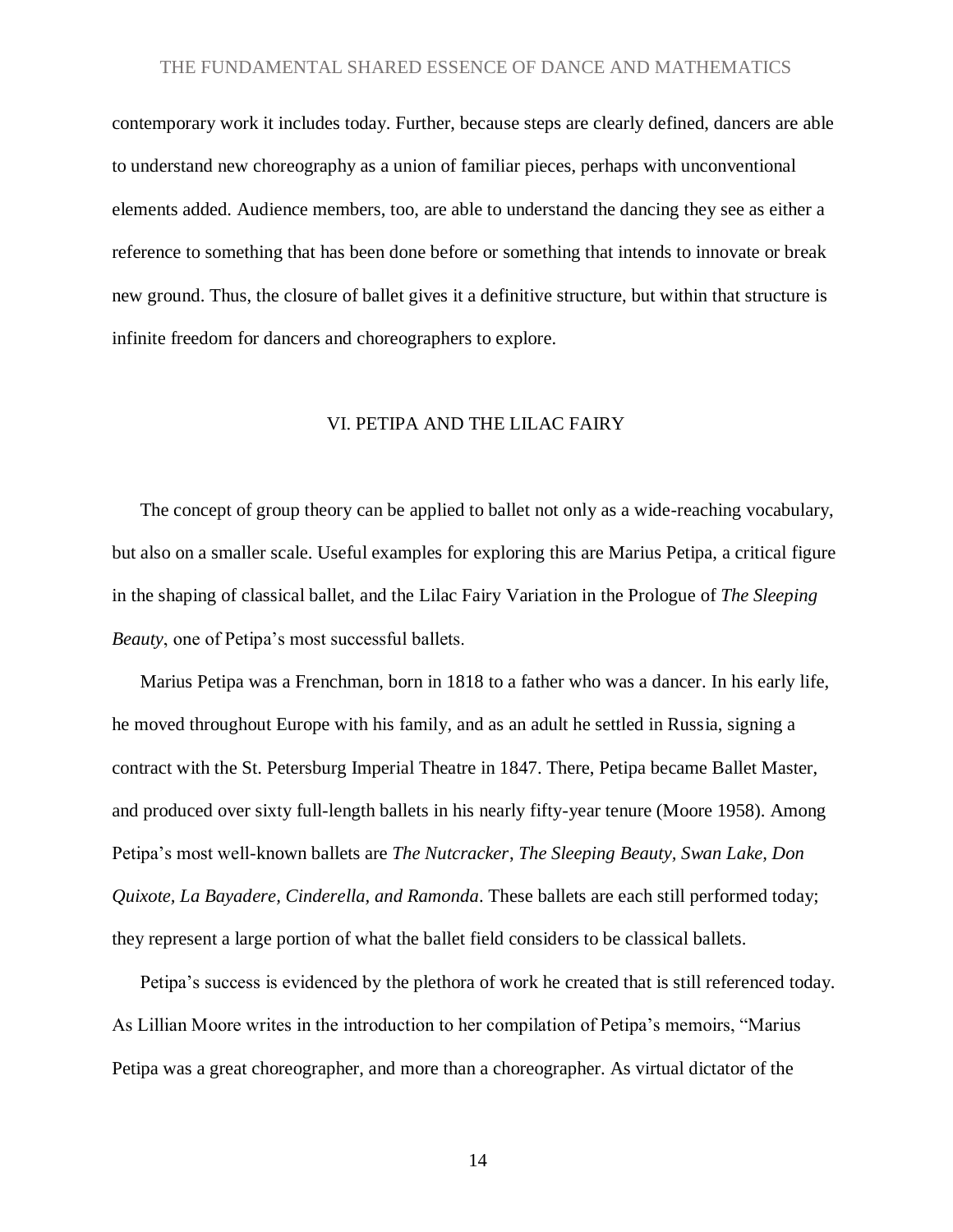Russian ballet, he moulded its course for many years … His renown is undisputed, and his work lives not only in the pages of dance history, but in the active ballet repertoire" (Moore, 1958, p. viii). What was Marius Petipa doing that worked so well and left such a lasting impression? One element was the formulaic, almost mathematical way he approached his ballets.

An algorithm-like plot structure is employed throughout many of Petipa's story ballets. Tim Scholl describes this in *From Petipa to Balanchine: Classical Revival and the Modernization of Ballet*, finding in Petipa's work "a standardized plot structure. The typical Petipa work has a mad scene, a vision scene, and a scene of reconciliation in which the male protagonist and heroine are rejoined – with each scene slightly adapted to the narrative exigencies" (Scholl, 1994, p. 6) He also quotes the ballerina Tamara Karsavina (1885-1978) who said of Petipa, "his productions were all founded on the same formula" (Scholl, 1994, p.9). In comparing the story ballets, this is easily seen as true.

Thus, the plot and structure of Petipa's ballets show a mathematical tendency towards closure: Petipa identified a set of structural elements which were successful and used them as templates, creating an algorithm for which to create new ballets. Ultimately, this created a set of finished ballets which are each unique, but fall into the same group, classical ballets.

Further evidence of group theoretic tendencies can be found in the specific choreography of a piece of one of these ballets: the Lilac Fairy Variation from the Prologue of *The Sleeping Beauty*. To make it accessible to the reader, in Appendix IV a web address is given to a video of this variation performed by the Paris Opera Ballet's Eve Grinsztajn in 2013.

It should be noted that this choreography, which is today seen almost exclusively in productions of *The Sleeping Beauty*, is not the original choreography by Petipa. In fact, there is speculation that the Lilac Fairy was originally not even danced on pointe. Scholl writes, "The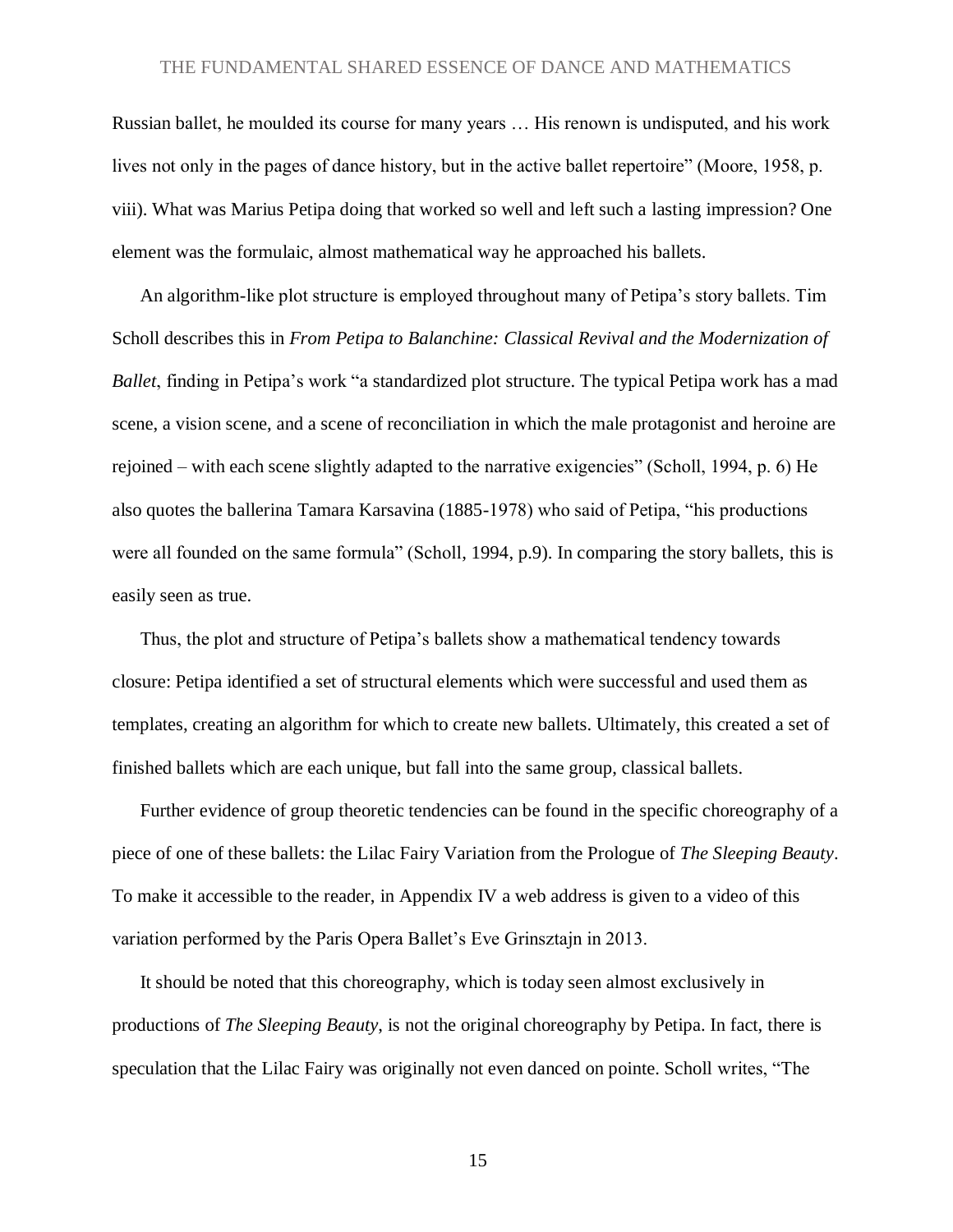choreography for the Lilac Fairy – and her variation in the Prologue in particular – remain central to the debates surrounding the ballet and its choreography. Changes to that variation represent the first known amendments to Petipa's choreography for the ballet" (Scholl, 2004, p. 34). Regardless, the choreography still invites deep investigation and is representative of a Petipa ballet.

The variation is short, only about a minute and forty seconds, with 62 measures of three. It contains an introduction, three main diagonals, and an ending. Each diagonal has one fourmeasure phrase that is repeated four times, with the exception of the last diagonal, which is repeated three times and then cuts to the ending. Within this highly ordered structure, there are essentially very few positions used, each diagonal phrase is just different variations of arabesques, attitudes, a la second legs, and passes. In mathematical terms, each phrase is just a permutation of the elements in the variation's defining set. The elements are identified, and then they are permuted in different ways to create a dance.

The Lilac Fairy variation is iconic and today seen widely throughout ballet schools and companies. Yet, the choreography is quite simple. This demonstrates the power of mathematics – something simple, when done right, creates something very beautiful.

#### VII. DISCUSSION: TRIVIAL OR CRITICAL?

Having concluded that ballet vocabulary can be thought of in terms of mathematical group theory, the next logical step is to ask if this is an arbitrary coincidence, or if it is telling of a larger importance in the relationship between mathematics and dance. Is group theory of a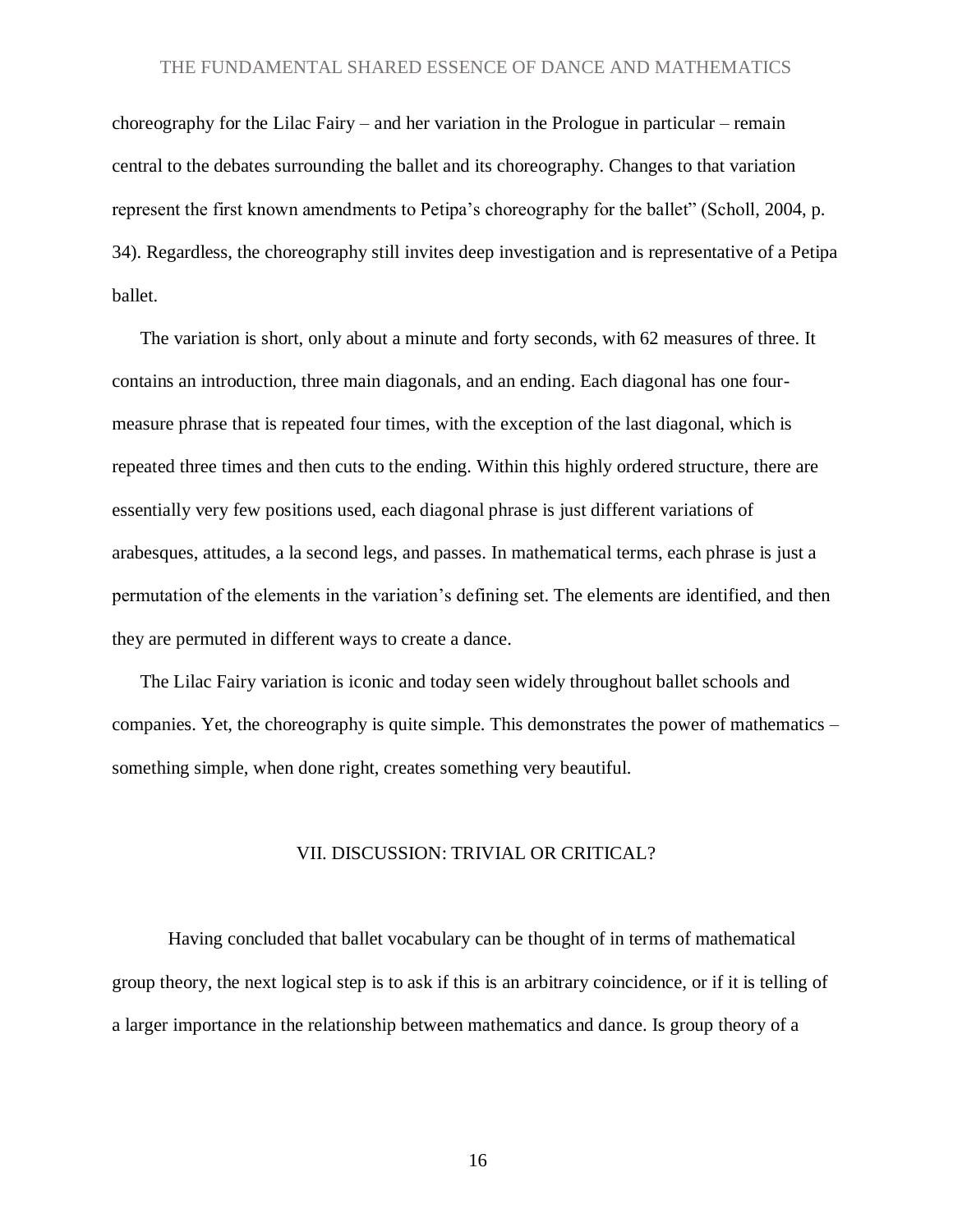particular significance, or could any aspect of the wide breadth of mathematics be randomly chosen to overlay onto the structure of ballet?

In fact, group theory is definitely of a particular significance. Insight into why comes from G.A. Miller's 1921 article "The Group-Theory Element of the History of Mathematics," published in *The Scientific Monthly*. In the article, Miller discusses the evolution of group theory and its importance within mathematics. He also makes interesting points about group theory in relation to the natural world and to human nature, such as the following excerpt:

*"The idea that a set of distinct elements should have the property that any two of them can be combined into one and that this one is also found in the set was illustrated not only by the natural numbers but also by the movements of figures in space, and hence this idea became firmly fixed in the human mind at an early age. It is in accord with the human yearnings for completeness and it is a natural extension of the notion of cyclic changes which were illustrated by the daily and the seasonal apparent movements of the sun"* (Miller, 1921, p. 77).

In this passage, Miller makes several critical points. The first is that group theory, a seemingly arbitrary study in abstract mathematics, arose from human observations of "the movements of figures in space" (Miller, 1921, p. 77). This has direct application to dance, for what is dance if not the movement of figures in space? Evidencing the idea that movement in space is the foundation of dance, Lynne Anne Blom and L. Tarin Chaplin write in *The Intimate Act of Choreography*, "A body exists in space…moves in space…is contained in space. A dancer's place and design in space…define the image she is creating" (Blom, 1994, p. 31). Of course, dance, being an art form, has much more to it than simply movement in space, but at its core dance is purely just the movement of figures in space.

Miller also quotes E. Borel's 1905 text entitled *Géometrie,* in which Borel said, "elementary geometry is equivalent to the investigation of the group of movement" (Miller,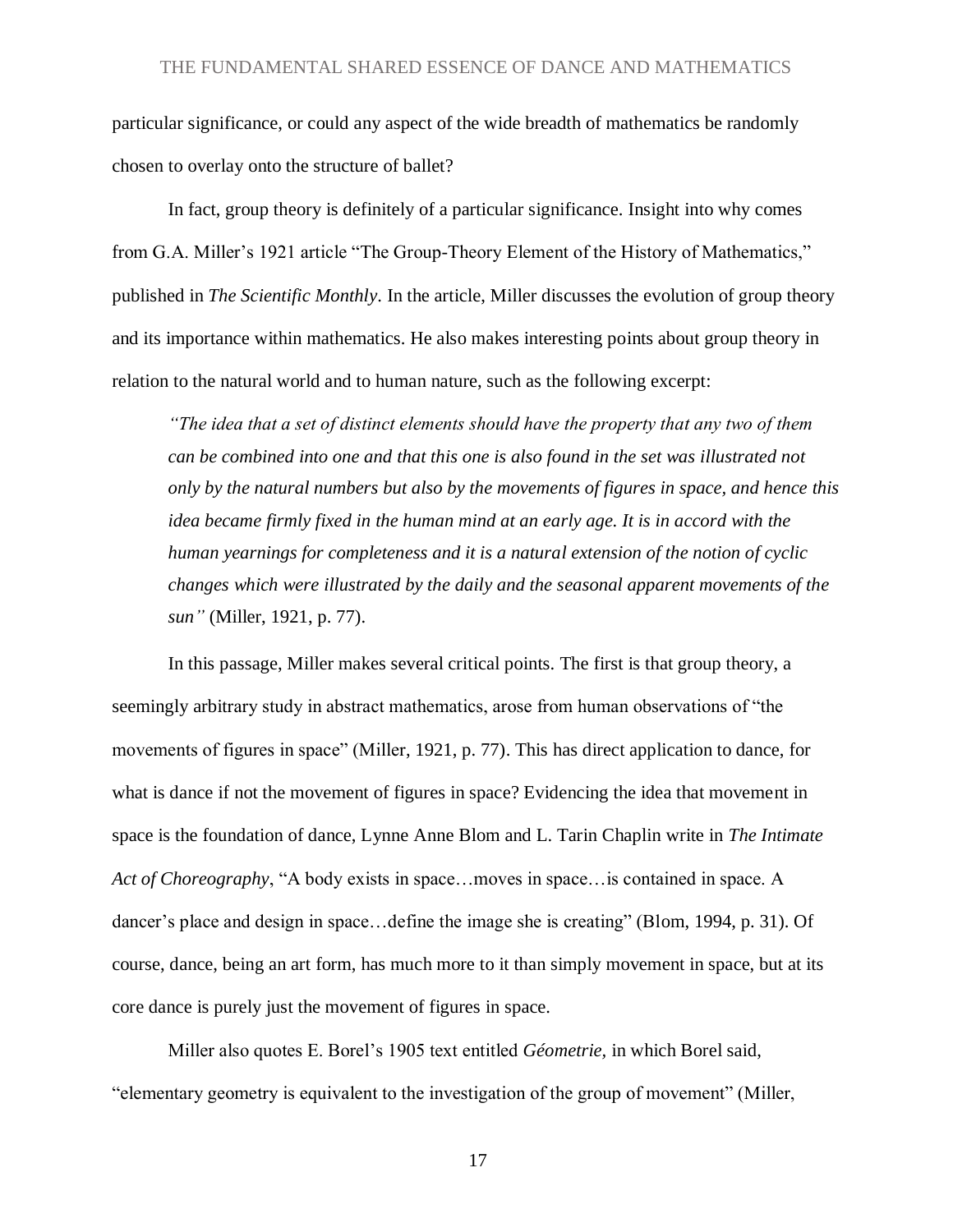1921, p. 80). These two mathematicians make the point that group theory is dependent on movement, for it is the study of how elements can be moved into and within groupings. Clearly, dance is likewise dependent on movement, and thus it is conclusive that group theory and dance share a fundamental similarity in their deepest essences.

The second important point from Miller's passage is the quote that group theory "is in accord with the human yearnings for completeness" (Miller, 1921, p. 77). In a similar vein, he also writes, "Few mathematical terms suggest such fundamental human cravings as the term group" (Miller, 1921, p. 75). Together, these quotes provide argument that group theory fulfills an innate human desire, yearning, or craving. Humans have a natural urge to find order, completeness, and groupings. Thus, the study of group theory provides a unique satisfaction.

This concept can be generalized to mathematics as a whole, and then carried over comparatively to dance. Mathematics has long been an integral part of all human societies and studies; it is both critical and universal. In a 1928 article of *The American Mathematical Monthly* called "The Human Significance of Mathematics," Dunham Jackson makes the claim that "A distinguishing characteristic of mathematics is its universality, its independence of time, place, and circumstance. The philosophers have made a great deal of this. They have ascribed to mathematical truth as absolute quality, transcending human experience and human existence" (Jackson, 1928, p. 409). The universality of mathematics and its transcendence of time and space signifies its importance to humans and to society.

Likewise, dance has been an integral part of all human societies. The Polish scholar Roderyk Lange spent his career studying dance anthropology. In his book *The Nature of Dance: An Anthropological Perspective,* he writes, "Dance represents a primeval component of culture and shows many universally human features, being valid throughout the whole history of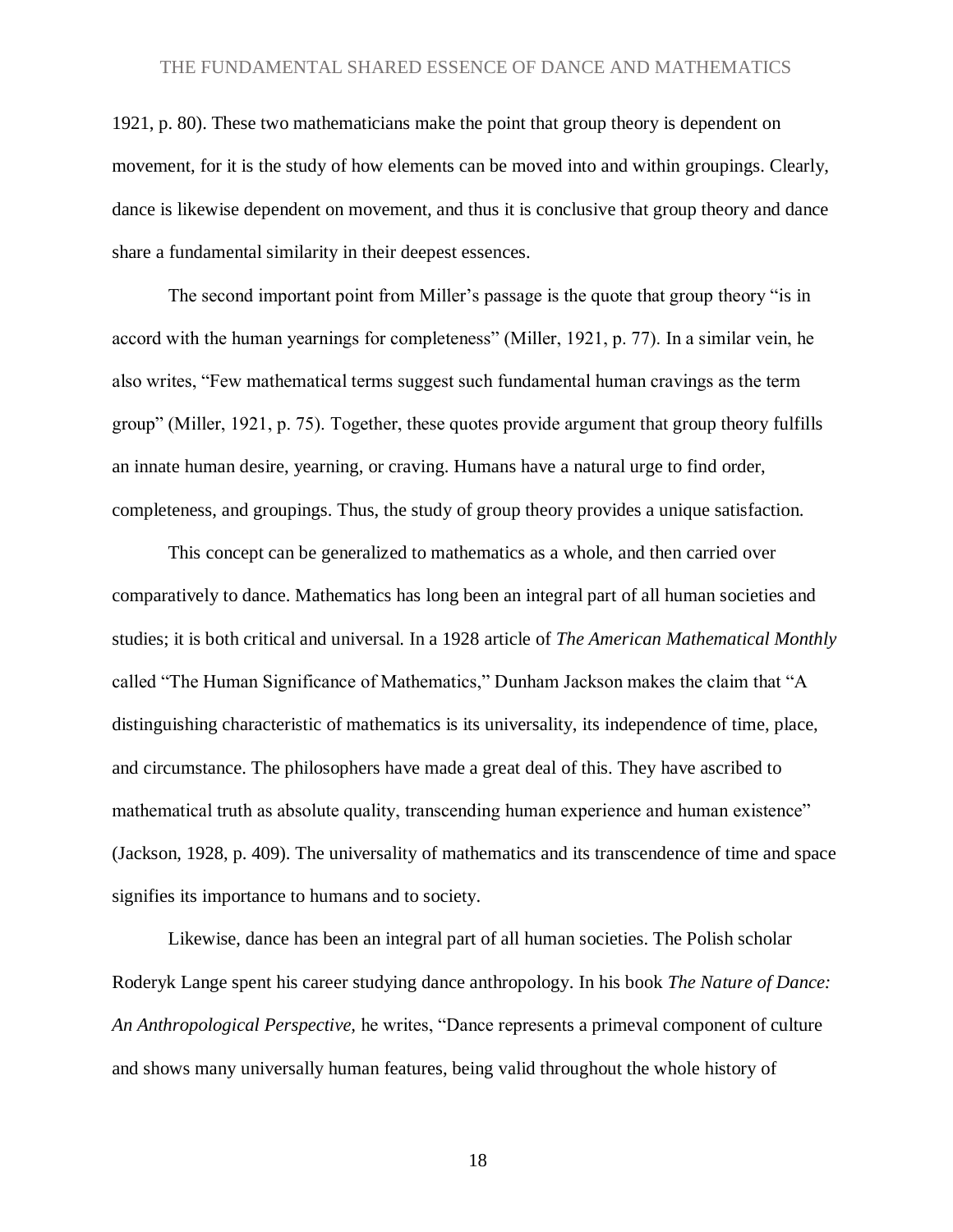mankind right down to our own times" (Lange, 1976, p. 90). Similarly, dance anthropologist Joanna Keali'inohomoku is quoted as saying about "dance being a human universal. … Through it we have a sense of history, we have a sense of anticipation, and we have a sense of beauty, we have a sense of why" (Celichowska, 2008, p. 126). To dance anthropologists, it is clear that dance has great importance to humans, regardless of time, culture, and identity.

Like mathematics, dance is universal, and it is critical. Both fulfill a basic human need; else they would not be prevalent in all civilizations. Both enable humans to find beauty and order in the world around them. It is for this reason that mathematics and dance share so many parallels, and that their defining characteristics can be found within one another.

#### VIII. CONCLUSION

Euripedes, a great tragedian of ancient Greece, once said that "Mighty are numbers, joined with art resistless" (Burton, 2010, p.1). This statement is brief but powerful. Numbers are mighty. Mathematics is found in nature and it plays a critical role in helping people understand and navigate the world. Yet on their own, numbers are not see as beautiful by all (as evidenced by the survey respondents who indicated that they disliked or hated math). Dance, on the other hand, could be considered as a physicalization of beauty, and yet within its depths is a wealth of mathematical principles. Mathematical principles help make dance strong, successful, and beautiful.

The abstract mathematics of group theory applies to ballet so effectively because both subjects capitalize on a human desire for familiarity, consistency, and order. In developing group theory, mathematicians were inadvertently studying many of the principles used by artists like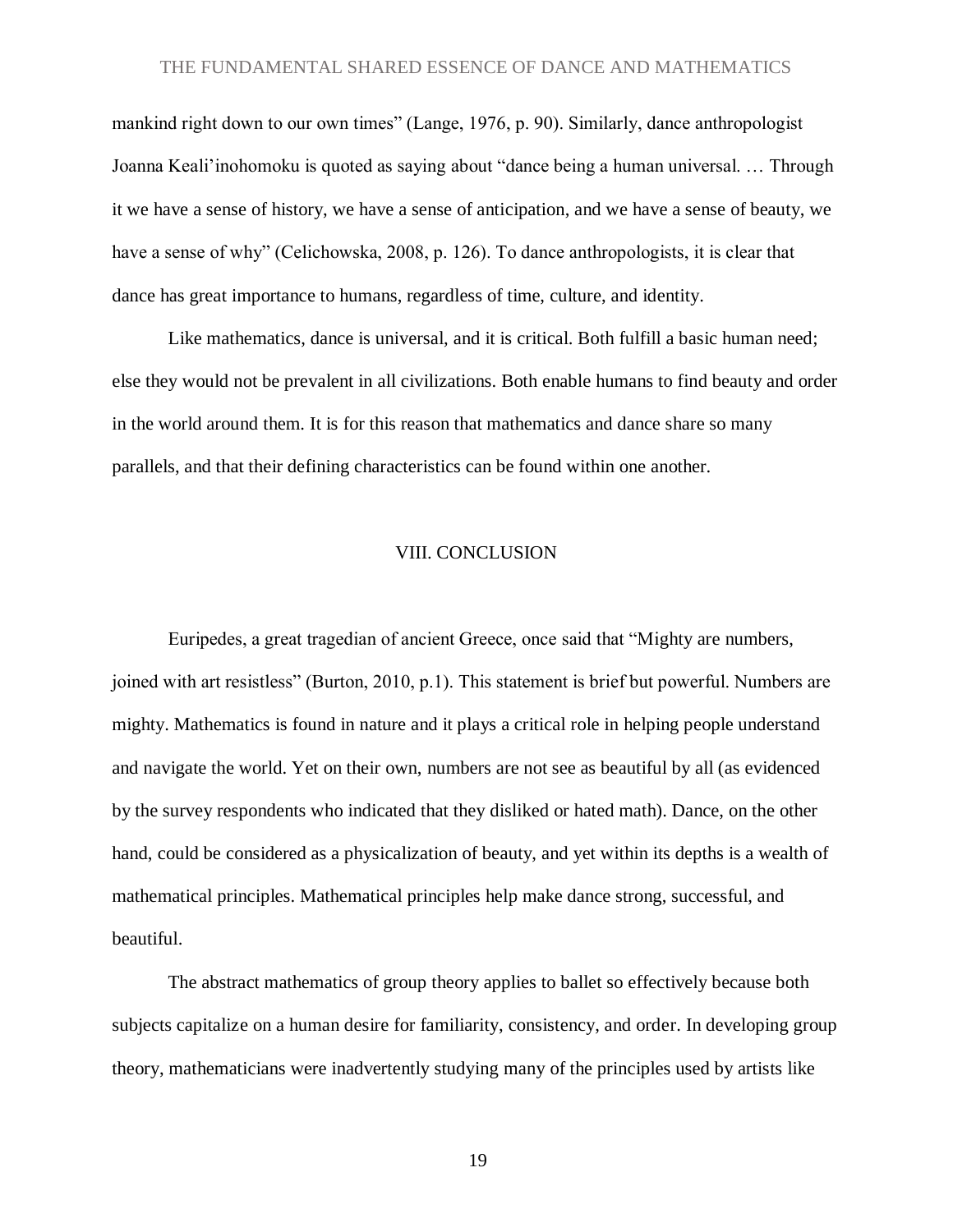Marius Petipa. Both focused on establishing distinct sets of elements and then exploring the patterns between them and the many ways they could be permuted to create something new and beautiful.

Mathematics manifests in dance in many superficial ways – the counting of the steps and of the music, the shapes made by bodies, the patterns of sequences and of dancers on the stage. However, on a deeper level, it can also be seen that dance, or at least simplistic motions, are found in math and mathematical principles are found in a conceptual, intellectual analysis of dance. These principles exist because at their cores dance and mathematics are both critical to humans. They serve different purposes, and therefore take very different forms, but both help people find order, beauty, and logic and express that in a way which can be universally understood. Dance and mathematics both transcend time, space, and cultural distinctions, because at their heart is a fundamental shared essence that is of deep importance to mankind.

.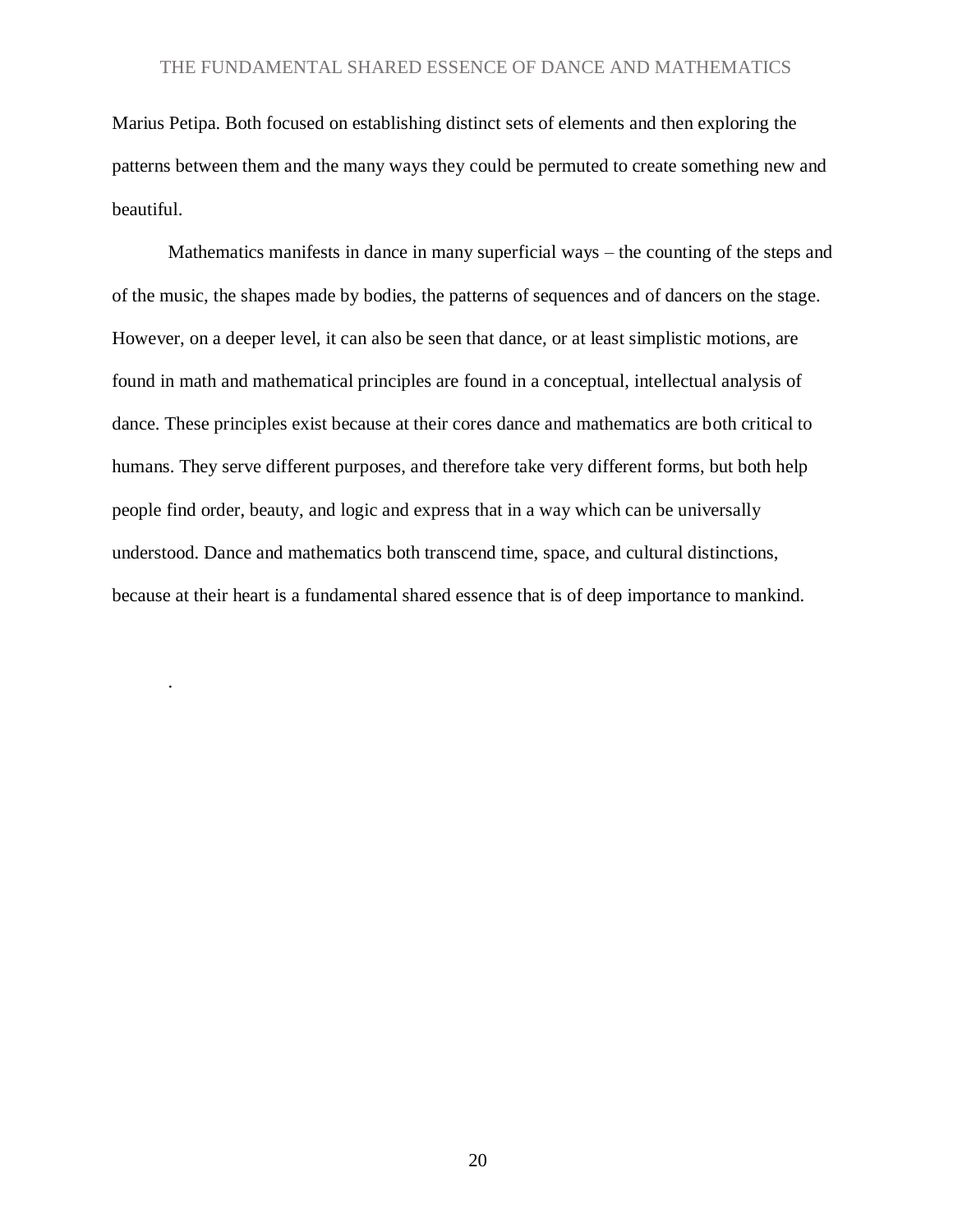# References

- Blom, L. A., & Chaplin, L. T. (1994). *The Intimate Act of Choreography*. Pittsburgh, PA: University of Pittsburgh Press.
- Burton, D. M. (2010). *Elementary Number Theory* (7th ed.). New Delhi, India: McGraw-Hill Education (India) Private Limited.
- Celichowska, R. (2008). *Seven Statements of Survival: Conversations with Dance Professionals*. New York: Dance & Movement Press.
- Collectors, B. (2007, June 04). Dancing On Air Making Of Barbie 12 Dancing Princesses. Retrieved November 30, 2017, from http://www.youtube.com/watch?v=l0Hdb5oFqYQ
- Jackson, D. (1928). The Human Significance of Mathematics. *The American Mathematical Monthly, 35*(8), 406-411. doi:10.2307/2299765
- Klima, R. E., Sigmon, N., & Stitzinger, E. (2007). *Applications of Abstract Algebra with Maple and MATLAB*. Boca Raton: Chapman & Hall/CRC.
- Kleiner, I. (1986). The Evolution of Group Theory: A Brief Survey. Mathematics Magazine, 59(4), 195-215. doi:10.2307/2690312
- Lange, R. (1976). *The Nature of Dance: An Anthropological Perspective*. New York, NY: International Publications Service.
- Miller, G. (1921). The Group-Theory Element of the History of Mathematics. The Scientific Monthly, 12(1), 75-82. Retrieved from http://www.jstor.org/stable/6754
- Moore, L. (Ed.). (1958). *Russian Ballet Master: The Memoirs of Marius Petipa* (H. Whittaker, Trans.). London: Dance Books.
- Scholl, T. (1994). *From Petipa to Balanchine: Classical Revival and the Modernization of Ballet*. London: Routledge.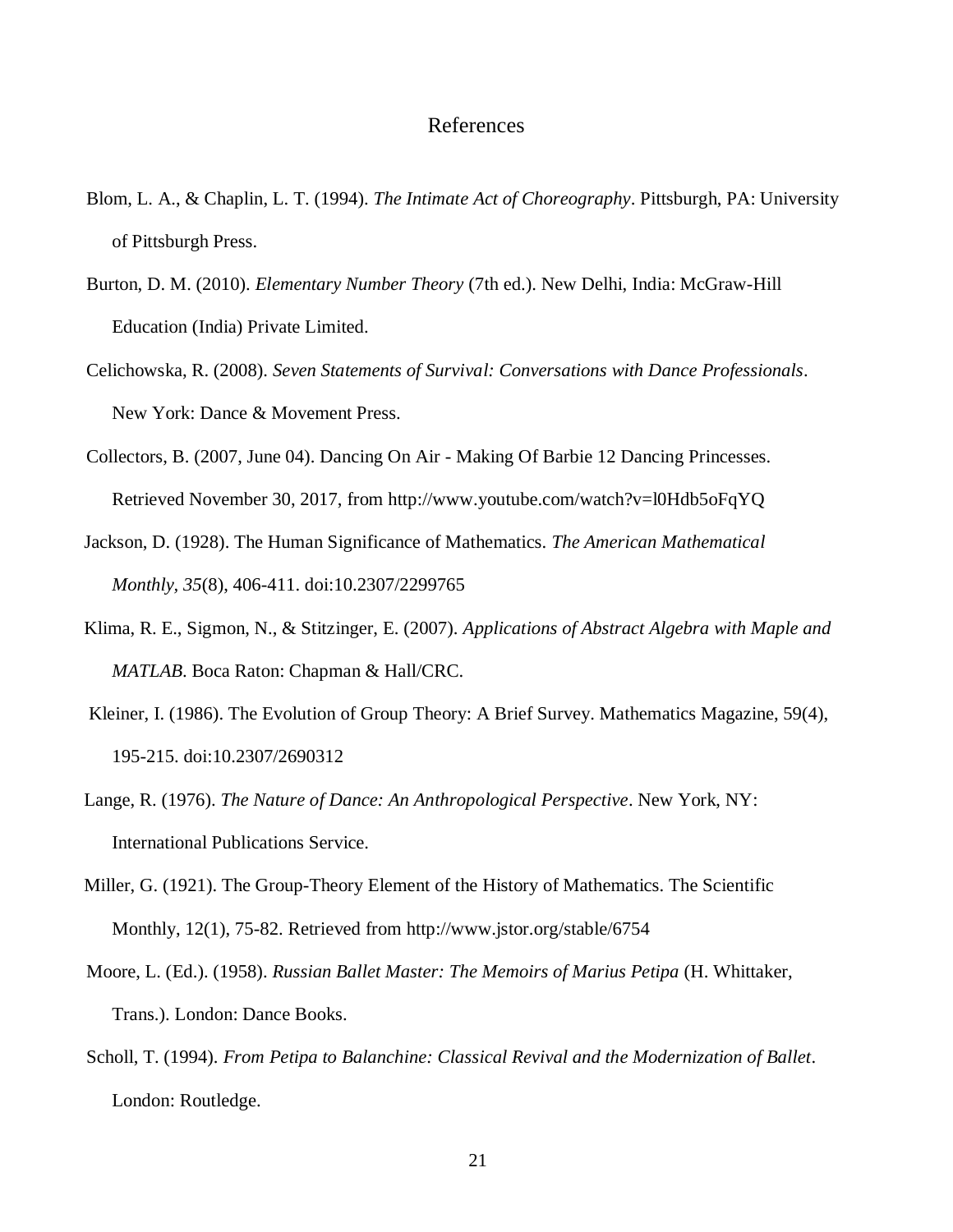Scholl, T. (2004). *Sleeping Beauty: A Legend in Progress*. New Haven: Yale University Press.

- Shook, K. (1978). *Elements of Classical Ballet Technique: As Practiced in the School of the Dance Theatre of Harlem*. London: Dance Books.
- Vaganova, A. (1969). *Basic Principles of Classical Ballet: Russian Ballet Technique, Incorporating All the Material from the Fourth Russian Edition* (A. Chujoy, Trans.). New York: Dover.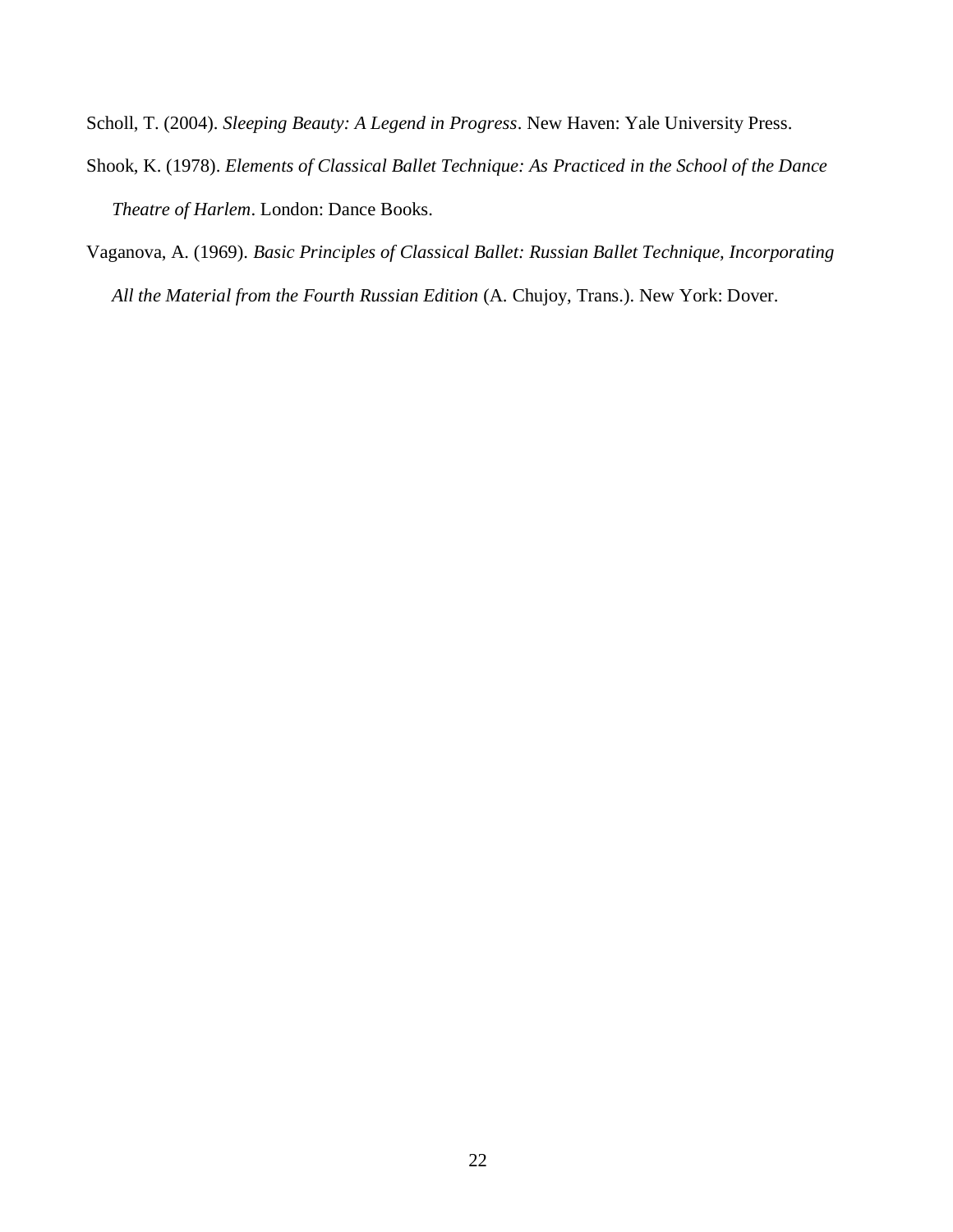## APPENDICES

# APPENDIX I.

#### Survey Data

*The purpose of this survey was to briefly get a sense for what other people, specifically Goucher College students and recent graduates who studied mathematics and/or dance, viewed as the intersection between mathematics and dance. There were 24 respondents and their responses are compiled below, organized by question.*

What is (or was) your major?

- 1. Dance and Business Management
- 2. Dance and Business
- 3. Visual and Performance Arts Education
- 4. Dance
- 5. Dance
- 6. Mathematics
- 7. Mathematics with a Concentration in Secondary Education
- 8. Dance
- 9. Dance with Psychology Minor
- 10. Math & Economics
- 11. Dance
- 12. Dance
- 13. Mathematics
- 14. International Relations
- 15. Dance and Psychology
- 16. Elementary Education
- 17. Math and secondary Education
- 18. Economics and Dance
- 19. Mathematics
- 20. Mathematics
- 21. Dance and Spanish
- 22. Dance and Business
- 23. Dance
- 24. Dance and English

What year are you in school?

- 1. Senior
- 2. Senior
- 3. Senior
- 4. Senior
- 5. Senior
- 6. Senior
- 7. Senior
- 8. Senior
- 9. Senior
- 10. Senior
- 11. Graduated
- 12. Graduated
- 1. Graduate
- 2. Sophomore
- 3. Senior
- 4. Senior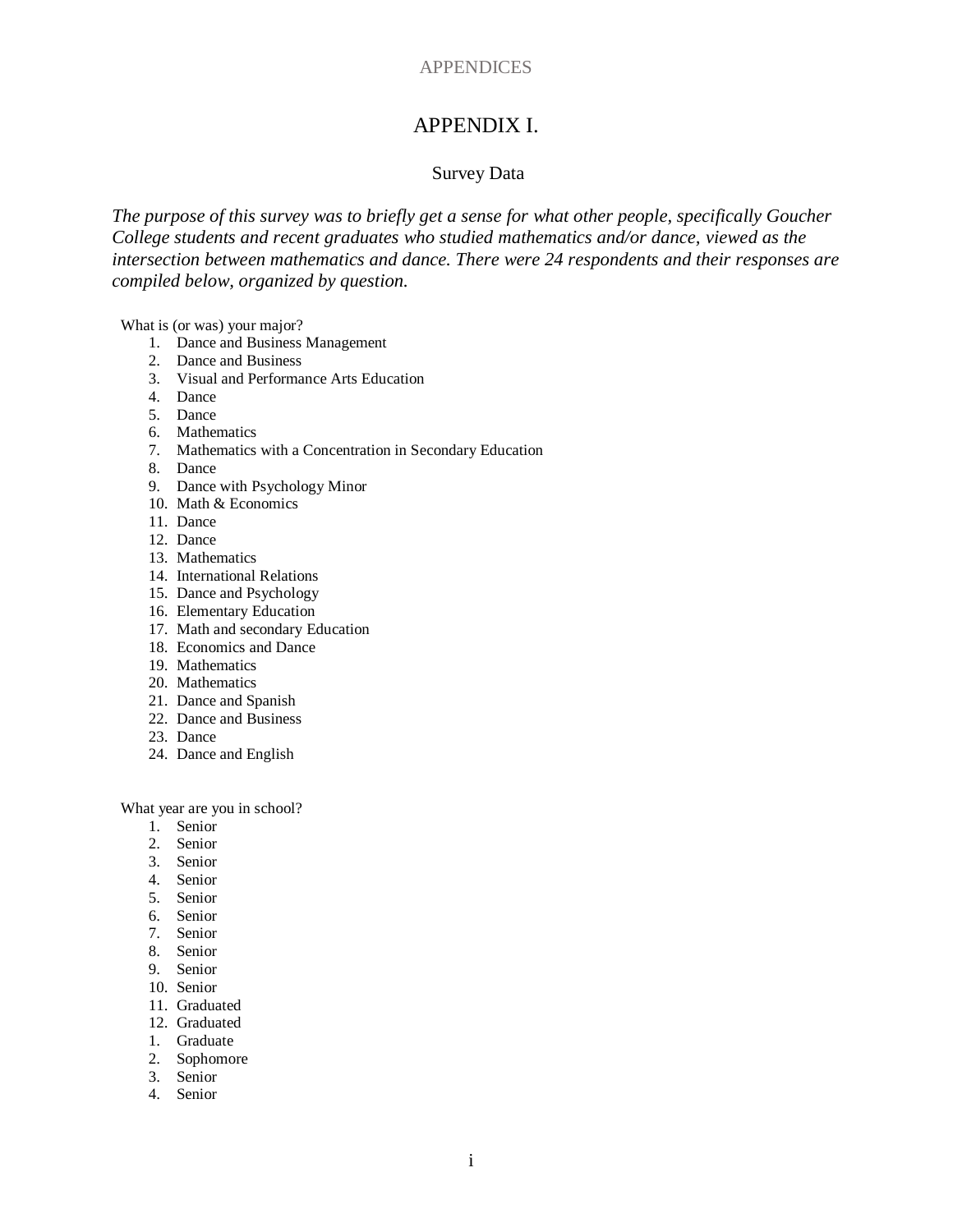- 5. Graduated
- 6. Graduated
- 7. Graduated
- 8. Graduated
- 9. Sophomore
- 10. Sophomore
- 11. Senior
- 12. Junior

Do you identify as a dancer?

- 1. Yes
- 2. Yes
- 3. Yes
- 4. Yes
- 5. Yes
- 6. No
- 7. No
- 8. Yes
- 9. Yes
- 10. No 11. Yes
- 12. Yes
- 13. No
- 14. Yes
- 15. Yes
- 16. Yes
- 17. No
- 18. Yes
- 19. No
- 20. No
- 21. Yes
- 22. Yes
- 23. Yes
- 24. Yes

How would you briefly describe your relationship with math?

- 1. I'm fine with math except with calculus. I was always good at it until college. Don't particularly gravitate towards finances in the business world. I just took accounting and finance for the knowledge but would rather not pursue it.
- 2. I love math!
- 3. I feel neutral in general, BUT I have to take a math LER the last semester of my senior year and that makes me dislike it
- 4. Hate it
- 5. I like certain kinds of math a lot
- 6. Love it
- 7. I love it
- 8. I hate it- it makes me feel dumb. I should be better at it, I can't even calculate tips accurately ):
- 9. Neutral. I enjoy when I have figured it out, but it's difficult for me to learn and understand concepts.
- 10 Love it
- 11. Feel neutral
- 12. Dread doing any math because I've never been good at it.
- 13. Love it!!
- 14. Dislike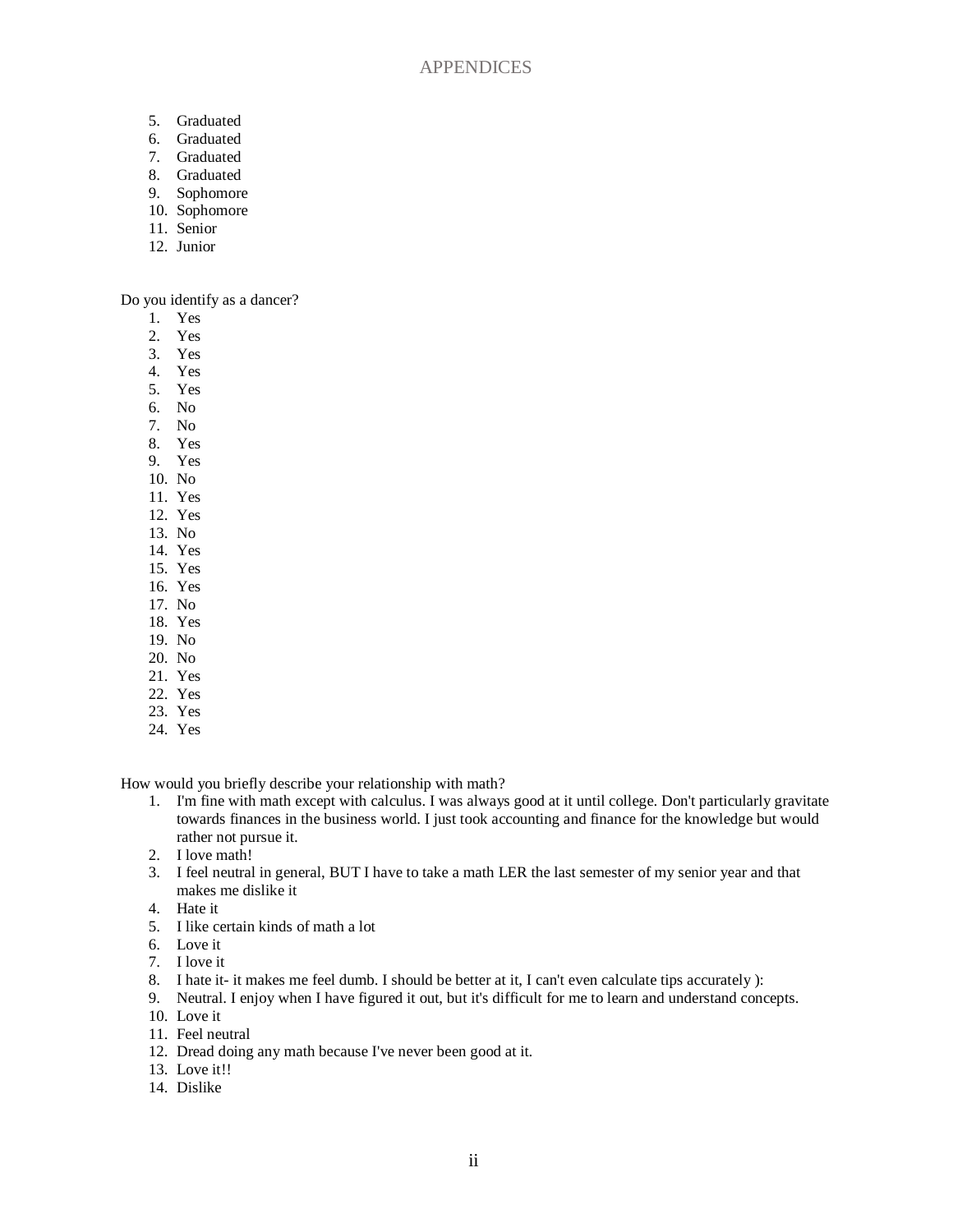# APPENDICES

- 15. I love math, it was my strongest subject before college. However, I do not engage in advanced mathematics anymore.
- 16. I hate math
- 17. love hate relationship
- 18. like! 4/5
- 19. Love love love it
- 20. Love it!
- 21. I am good at math and have liked it for the most part.
- 22. Like it
- 23. I want to know enough math to do taxes
- 24. Feel neutral

#### Briefly, how do you broadly view dance?

- 1. Mind, body, and soul!! It works me mentally by pushing me past my limits, teaches me perseverance, and challenges me with intricate patterns/combinations and musically. It allows me to be physically active and I love being able to do this with my body that not many regular people can do. And it really inspires me as an artist! It's cheesy but it fuels my soul by allowing me to express myself through movement. It's fun and amazing!!! I don't know what I'd do without it.
- 2. Physical, challenging, organized chaos, limitless
- 3. Difficult, challenging, mentally and physically taxing, but also mentally and physically freeing, and also one of my favorite things I've ever done
- 4. It's a lifestyle, challenging but rewarding
- 5. Visual music, self-expression, embodied culture
- 6. Detail- oriented, athletic, cardio, neat to watch
- 7. I think it's beautiful and expressive.
- 8. Satisfying, creative, exercise, challenging
- 9. I love it for its physicality, detail, the way it challenges me to work hard and be artistic and creative.
- 10. Hard, physical, cool
- 11. Expressive, detail-oriented, physical
- 12. Fun, entertaining, a physical and emotional release
- 13. Beautiful and I admire dancers a lot. It's something I always wished I could do. It seems really difficult!
- 14. Detail oriented
- 15. Physical, frustrating, pattern-oriented, cathartic, creative, complex
- 16. Physical, fun, detail oriented
- 17. Amazing and hard
- 18. intricate, challenging, enjoyable
- 19. Physically demanding, I respect it
- 20. Fun and cathartic
- 21. Athletic and artistic
- 22. Fun and rewarding
- 23. athletically artistic
- 24. Extremely strategic but allows me to release things that weigh me down

If you identify as a dancer, in what ways have you thought about mathematic principles applying to your practice?

- 1. Music is my initial thought. I am huge on counting and being on the music with or without others. For example, counts can be very important choreographically in order for an intricate pattern to form. Other than that I guess I think about math in dance with angles, like getting an arabesque to 90 degrees or flat backs/laterals.
- 2. Geometry of shape, pattern of combinations, useful in choreographing canons
- 3. I think about math in relation to dance when it comes to music. I usually don't count while dancing but as a performer it's necessary so I've had to train myself to be more attuned to counting pieces, and staying within the choreographed rhythms of the dance.
- 4. N/A
- 5. rhythm, structure, patterns, rotation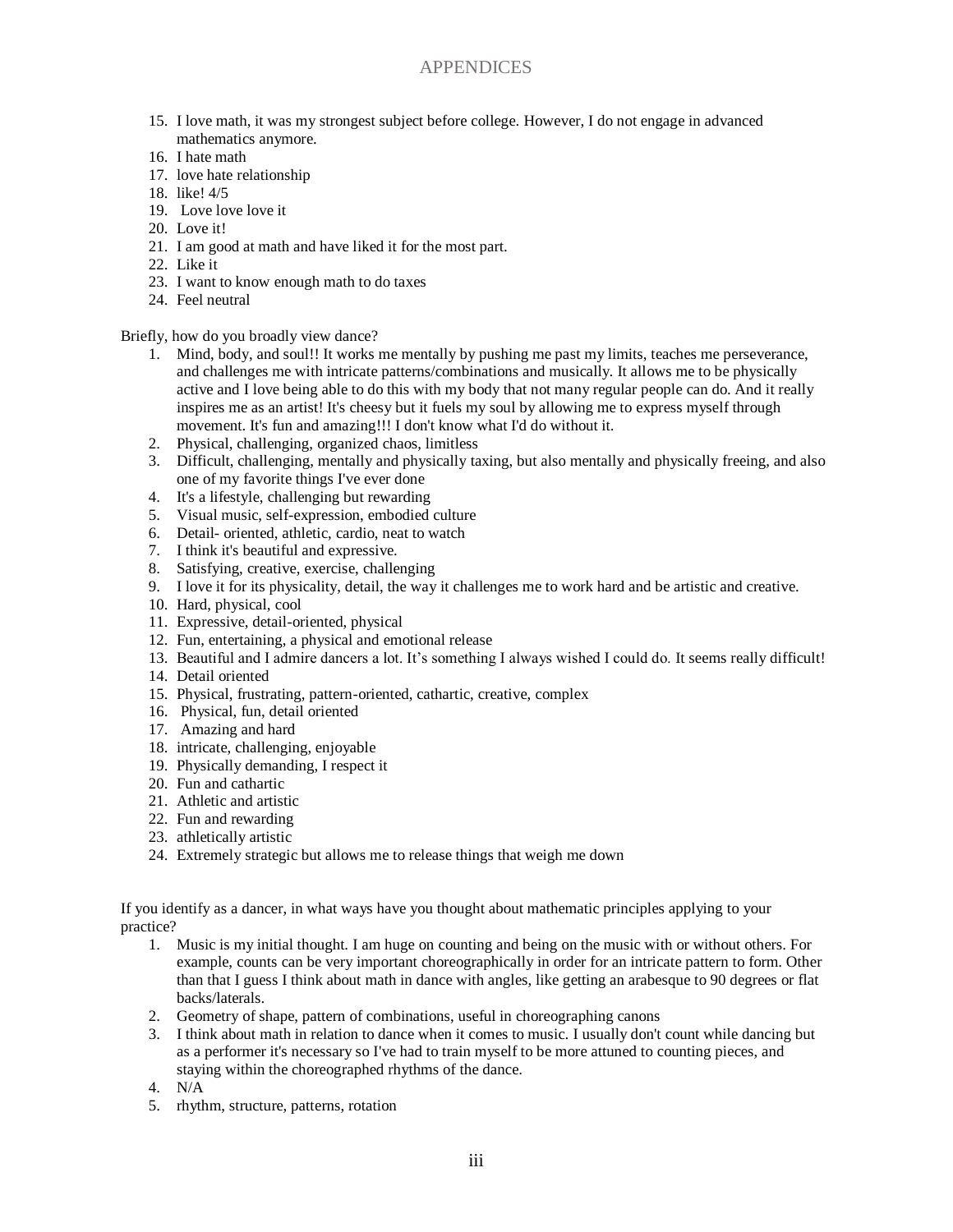- 6. Not a dancer, but the angles in body movements
- 7. N/A
- 8. Just when I count the music.
- 9. I think the most obvious one is in counting (5,6,7,8...), but also in the musicality and spatial patters that are often key to creating an interesting dance.
- 10. N/A
- 11. Mainly in shapes and patterns that can be made physically with the body or with bodies in space
- 12. Patterns of space and time
- 13. N/A
- 14. Musicality, mainly
- 15. Mostly regarding patterns in large group choreography. I.e. counts, formations, etc. Also, angles of the body. What ratios of space are pleasing to the eye
- 16. I have not thought about it
- 17. N/A
- 18. counts, patterns, shapes
- 19. N/A
- 20. N/A
- 21. I haven't thought about the relationship much.
- 22. Briefly for a class assignment
- 23. I think both have method, specificity, and function
- 24. Gravity, balance, symmetry, force and many other factors are vital for the success of movement vocabulary and although I have not analyzed it to any extent, I find it fascinating

Do you see the two fields (math and dance) as sharing commonalities? What commonalities do you see? List as many things as you can think of

- 1. Problem solving. Patterns. Angles. Can both be time sensitive.
- 2. Yes, they both involve logical problem solving, patterns, and testing of limits
- 3. Dance uses rhythms, which relate to counting like I said above. The physical lines dancers make are geometric shapes. Patterning in space is geometrical. Choreographic processes use elements of math such as the cannon.
- 4. Not really
- 5. rhythm, problem solving, patterns, numbers in space
- 6. Angles, hard work, determination, memorizing, terms, step by step to learn, theories, balancing things, counting steps/numbers
- 7. The coordination involved in choreography, counting steps and rhythm, displaying mathematical concepts through intricate dance movements, symmetry, creating geometrical shapes through movements and formations
- 8. Yes! Angles, patterns, counting, it's like that movie Ice Princess where she calculates how to do ice skating jumps and stuff.
- 9. Yes. Spatially-- making specific shapes in space on different planes, people often use words like "parallel lines", "spiral", "infinite", "energy". The way we train is often shape oriented, energy related, and pattern specific. These are all basic concepts in math (and physics).
- 10. Yes: angles, patterns, precision
- 11. Yes I believe there are correlations: shapes, designs, figures, movement principles
- 12. Patterns, counting, geometry. But in math I feel that these exist and we have to find them, whereas in dance we create them, which makes it less intimidating.
- 13. Yeah! Maybe a more physics-y side of math, but the precision and shape of movements and patterns in dance could definitely relate to/be modeled by math.
- 14. Precision (music)
- 15. Yes. Most classical choreography is based in patterns, as is mathematics. Many people who study dance and/or math are heavily disciplined and detail oriented.
- 16. Yes- they both have to do with counts and numbers and the different shapes and lines that you can make with your body or even a group of people
- 17. patterns, symmetry, art, solving problems, one step leads to the next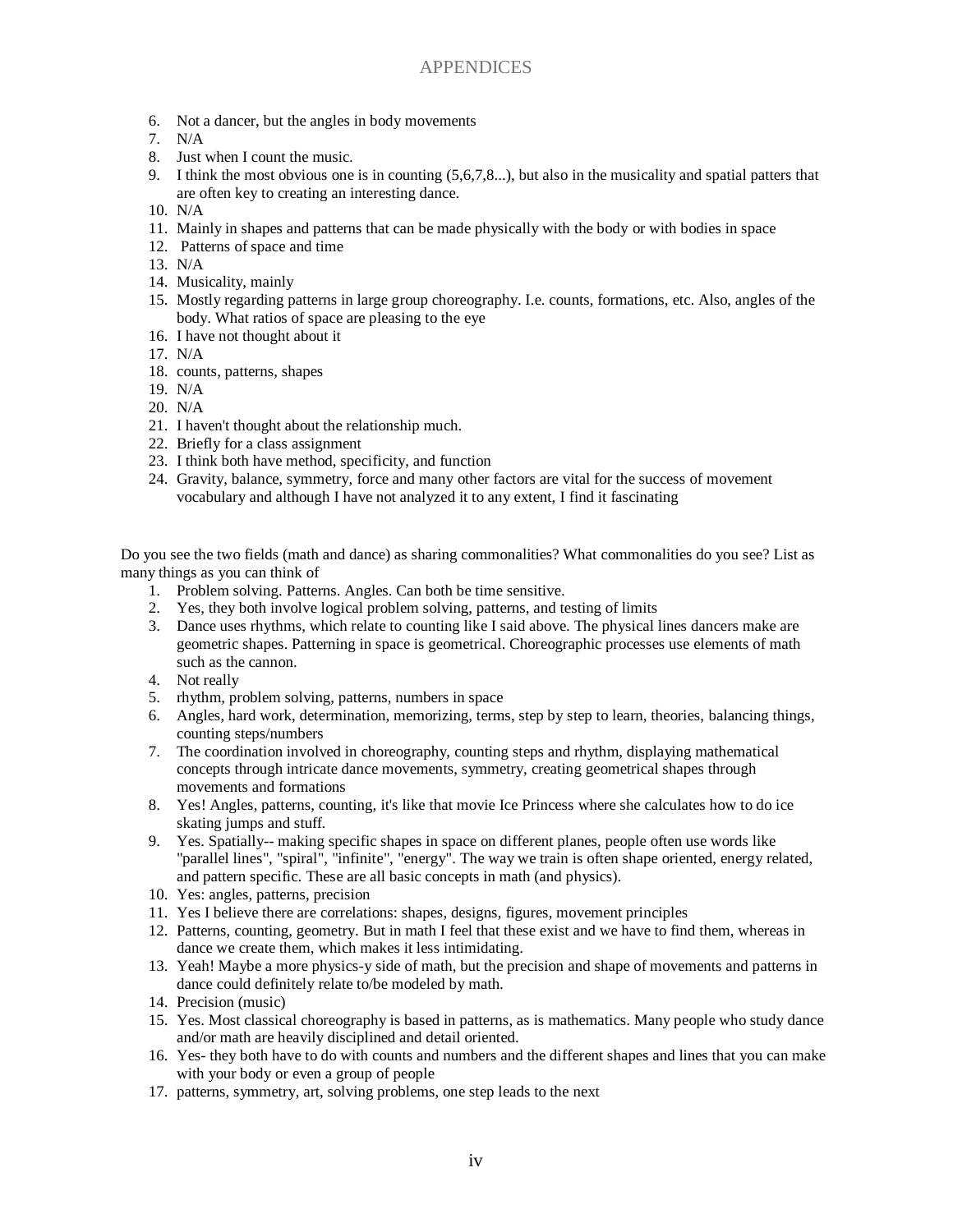## APPENDICES

- 18. yes! counts, patterns, shapes, logical order/sequencing, similar If/Then structure (If I engage my standing side, then I will stay up, etc.)
- 19. Beauty, detail-oriented, technical, complex
- 20. Yes, in some ways. They both involve technique and style, and if practiced long enough can produce very beautiful things.
- 21. Yes. The movements can be described using numbers and mathematical formations.
- 22. Shapes, lines, and angles
- 23. I think both fields require consistent practice to perfect and they both require accuracy.
- 24. In most cases with highly structured genres of dance, there is only one answer, much like math. The training and repetition are also similar. Must understand one principal before mastering the next.

Anything else you would like to add?

- 1. I think math is great and I wish I was just a bit better at it!!! Also dancers are smart and are capable of doing math!!! How do people think dance companies/organizations are run?
- 2. Math and dance are awesome together
- $3. -$
- 4. –
- 5. I think about math the most when I do tap dance because of patterns, center of weight, rhythm, etc
- 6. Angles, hard work, determination, memorizing, terms, step by step to learn, theories, balancing things, counting steps/numbers
- 7. –
- 8. –
- 9. –
- $10. -$
- 11. –
- $12. -$
- $13. -$ 14. –
- 15. I think that my studies of dance and math enriched each other as I was growing up. Especially in regard to finding patterns and creating "shortcuts" in knowledge and memory
- 16. –
- 17. –
- 18. –
- 19. –
- $20. -$
- 21. –
- $22. -$
- $23. -$
- 24. –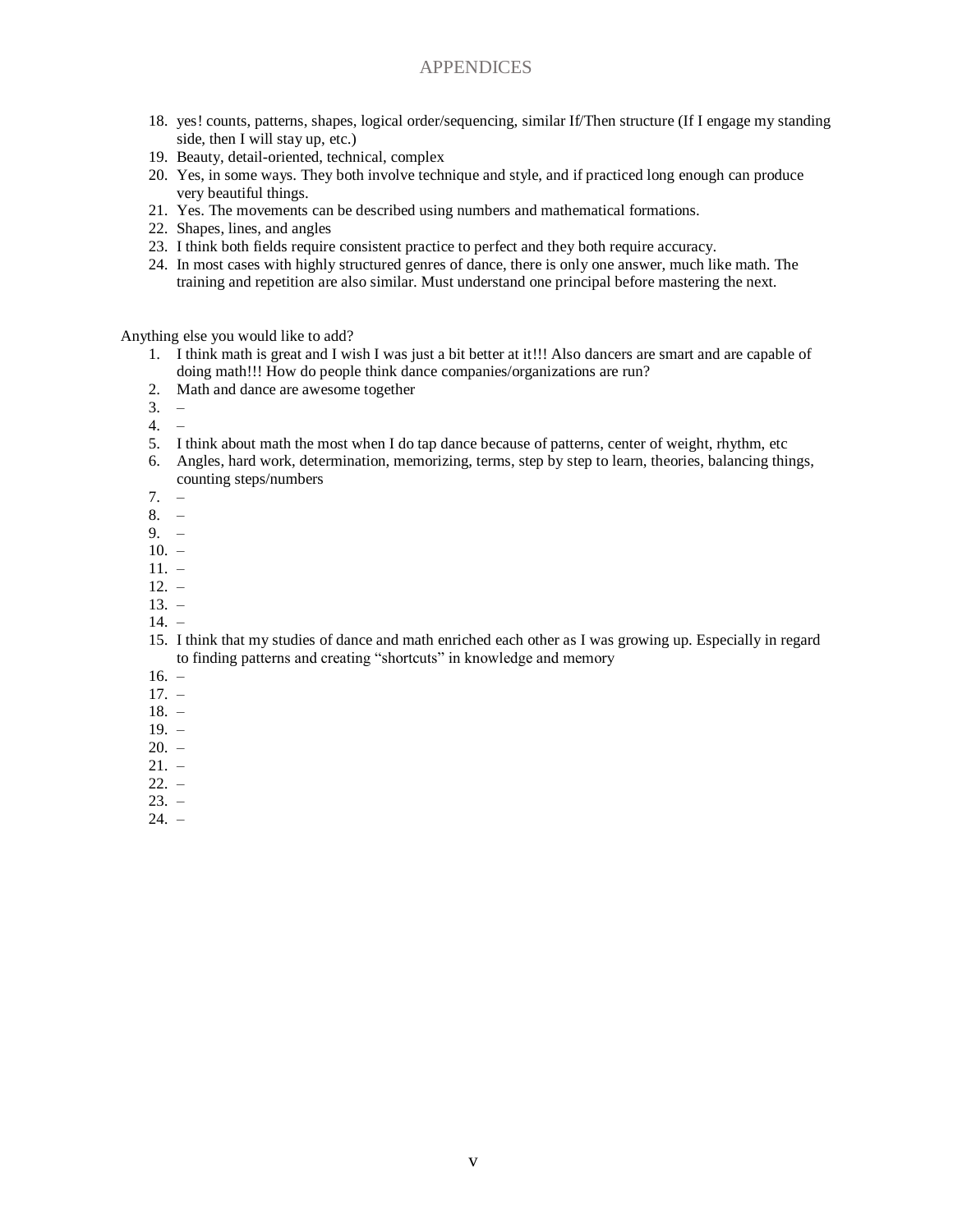# **APPENDICES**

# APPENDIX II.

# SURVEY ANALYSIS

Methodology:

I directly contacted students and recent graduates who either studied math or dance at Goucher College. The survey was online, optional, and anonymous. Respondents were to answer questions with qualitative responses. My intention was to gather the general thoughts and patterns students of math and/or dance would see between the two fields.

Demographic Information:

Number of Respondents: 24

Year in School:

| Sophomores: 12.50% |        |
|--------------------|--------|
| Juniors:           | 4.17%  |
| Seniors:           | 54.17% |
| Graduated:         | 29.17% |

\*Graduates all graduated in the last one or two years \*All students attend(ed) Goucher College in Baltimore, MD \*Students were mostly female and between the ages of 18 and 24

Identified as Dancer:

|     | Yes: $70.83\%$ | (82.24% of these respondents identified as dance majors) |
|-----|----------------|----------------------------------------------------------|
| No: | 29.17%         | (100% of these respondents identified as math majors)    |

# Survey Findings:

When asked to describe their relationship with math in their own words:

- 100% of the math majors used the word "love"
- 35.29% non-math major respondents used the word "love" or "like"
- 29.41% non-math major respondents used the word "hate," "dislike" or "dread"

When dancers were asked if they had thought about math applying to dance:

- 11.76% had not thought about it (both sophomores)

Commonalities between math and dance most frequently mentioned:

- Geometry (used the word "geometry," "angles," "shape," or "line")
	- o 47.06% of dancers
	- o 57.14% of math majors
	- o 50% of all respondents
- Music (used the words "music," "rhythm," or "counting" (as of music)